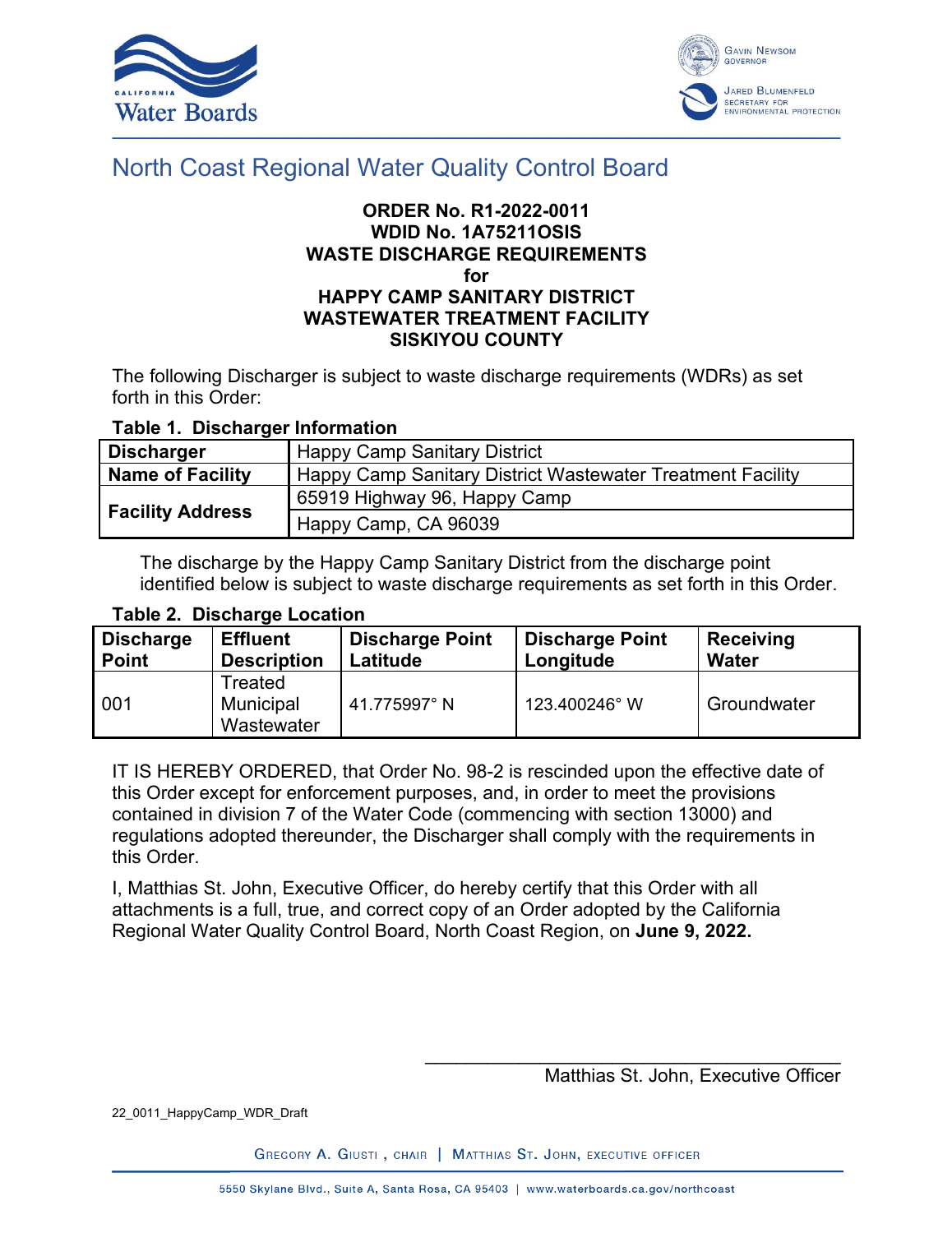## **I. FACILITY INFORMATION**

The following Discharger is subject to waste discharge requirements as set forth in this Order:

| <b>Table 3. Facility Information</b> |
|--------------------------------------|
|--------------------------------------|

| <b>Discharger</b>                   | <b>Happy Camp Sanitary District</b>                                                       |  |
|-------------------------------------|-------------------------------------------------------------------------------------------|--|
| <b>Name of Facility</b>             | Happy Camp Sanitary District Wastewater Treatment<br>Facility                             |  |
|                                     | 65919 Highway 96                                                                          |  |
| <b>Facility Address</b>             | Happy Camp, CA 96039                                                                      |  |
|                                     | <b>Siskiyou County</b>                                                                    |  |
| <b>Facility Contact, Title, and</b> | David Gordon, Wastewater Treatment Plant                                                  |  |
| <b>Phone</b>                        | Operator, (530) 206-6522                                                                  |  |
| <b>Mailing Address</b>              | P.O. Box 378, 63804 Highway 96, Happy Camp, CA<br>96039-0378                              |  |
| <b>Type of Facility</b>             | <b>Publicly Owned Treatment Works (POTW)</b>                                              |  |
| <b>Facility Design Flow</b>         | 0.32 million gallons per day (mgd) monthly Average<br>Dry Weather Flow (ADWF)             |  |
| <b>Facility Permitted Flow</b>      | 0.32 million gallons per day (mgd) monthly ADWF;<br>0.48 mgd Peak Wet Weather Flow (PWWF) |  |

## **II. FINDINGS**

The California Regional Water Quality Control Board, North Coast Region (hereinafter Regional Water Board), finds:

## **A. Basis and Rationale for Requirements**

The Regional Water Board developed the requirements in this Order based on information submitted as part of the Discharger's application for permit renewal, monitoring data submitted during the term of the Discharger's previous Order, and other available information.

## **B. Background and Facility Description**

The Happy Camp Sanitary District (hereinafter Discharger) owns and operates facilities for the collection, treatment, and disposal of municipal wastewater from the town of Happy Camp. These facilities were completed in 1979, and consist of a collection system, pumping stations, force main, comminutor, three clay-lined aerated lagoons for secondary treatment and two effluent percolation ponds. The wastewater treatment facility (Facility) is located west of the Klamath River as shown on Attachments A, B and C in the Proposed Order. Treated effluent is pumped to two percolation ponds located south of the Facility and approximately 800 feet west of the Klamath River.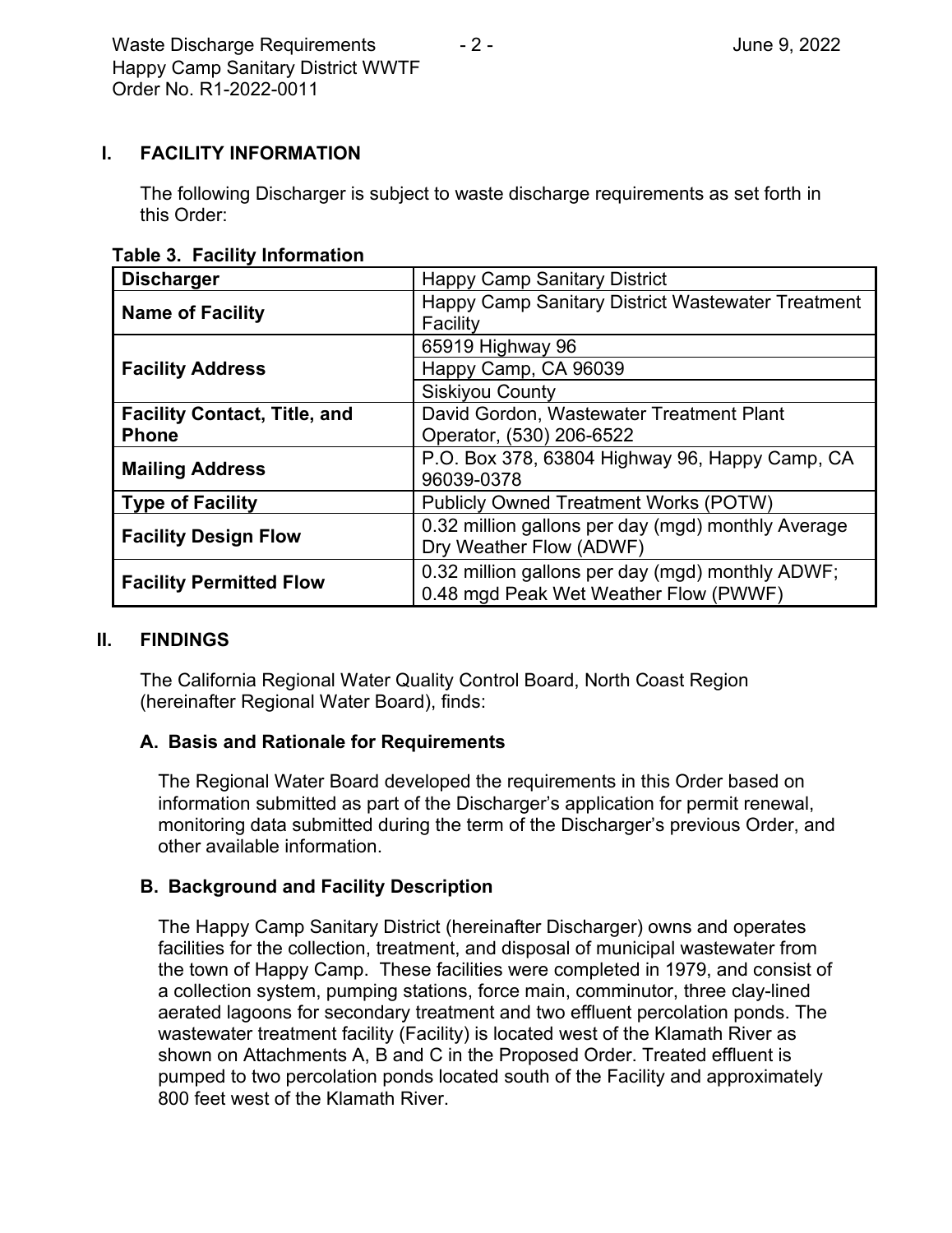The Facility has a design average dry weather flow (ADWF) of 0.32 mgd and a Peak Wet Weather Flow (PWWF) of 0.48 mgd. The two percolation ponds are approximately three-acres in size and are used year-round. The percolation ponds are designed to accommodate up to 0.32 mgd of treated effluent disposal. The three aerated lagoons total one and one-half acres. The Discharger submitted a Form 200 and a Report of Waste Discharge (ROWD) on January 3, 2022.

Waste Discharge Requirements Order No. 98-2, adopted by the Regional Water Board on May 15, 2003, are currently in effect for the Facility. The Discharger has applied to the State Water Resources Control Board Division of Financial Assistance for grant funds for upgrades and repairs to the Facility.

Attachment A provides a map of the general location of the Facility. Attachment B provides a map the service area, and Attachment C provides a map of the Facility and the Facility design layout. Attachment D is the Monitoring and Reporting Program.

#### **C. Legal Authorities**

This Order serves as Waste Discharge Requirements (WDRs) pursuant to article 4, chapter 4, division 7 (commencing with section 13260) of the California Water Code.

#### **D. Basin Plan**

As required by Water Code section 13263(a), these WDRs are crafted to implement the Water Quality Control Plan for the North Coast Region (Basin Plan), and in so doing, the Regional Water Board has taken into consideration the beneficial uses to be protected, the water quality objectives (both numeric and narrative) reasonably required for that purpose, other (including previous) waste discharges, the need to prevent nuisance, and the provisions of Water Code section 13241. The Basin Plan contains implementation plans and policies for protecting waters of the basin. The Basin Plan implements State Water Resources Control Board (State Water Board) Resolution No. 88-63, which established state policy that all waters, with certain exceptions, should be considered suitable or potentially suitable for municipal or domestic supply.

The Basin Plan identifies beneficial uses for each hydrologic area in the Region, as well as for specific waterbodies and broad categories of waters. Protection will be afforded to the present and potential beneficial uses of waters of the North Coast Region as designated and presented in Table 2-1 of the Basin Plan. The beneficial uses of any specifically identified water body generally apply to all its tributaries. Thus, beneficial uses applicable to area groundwater within the Klamath River Hydrologic Unit to be protected are as follows: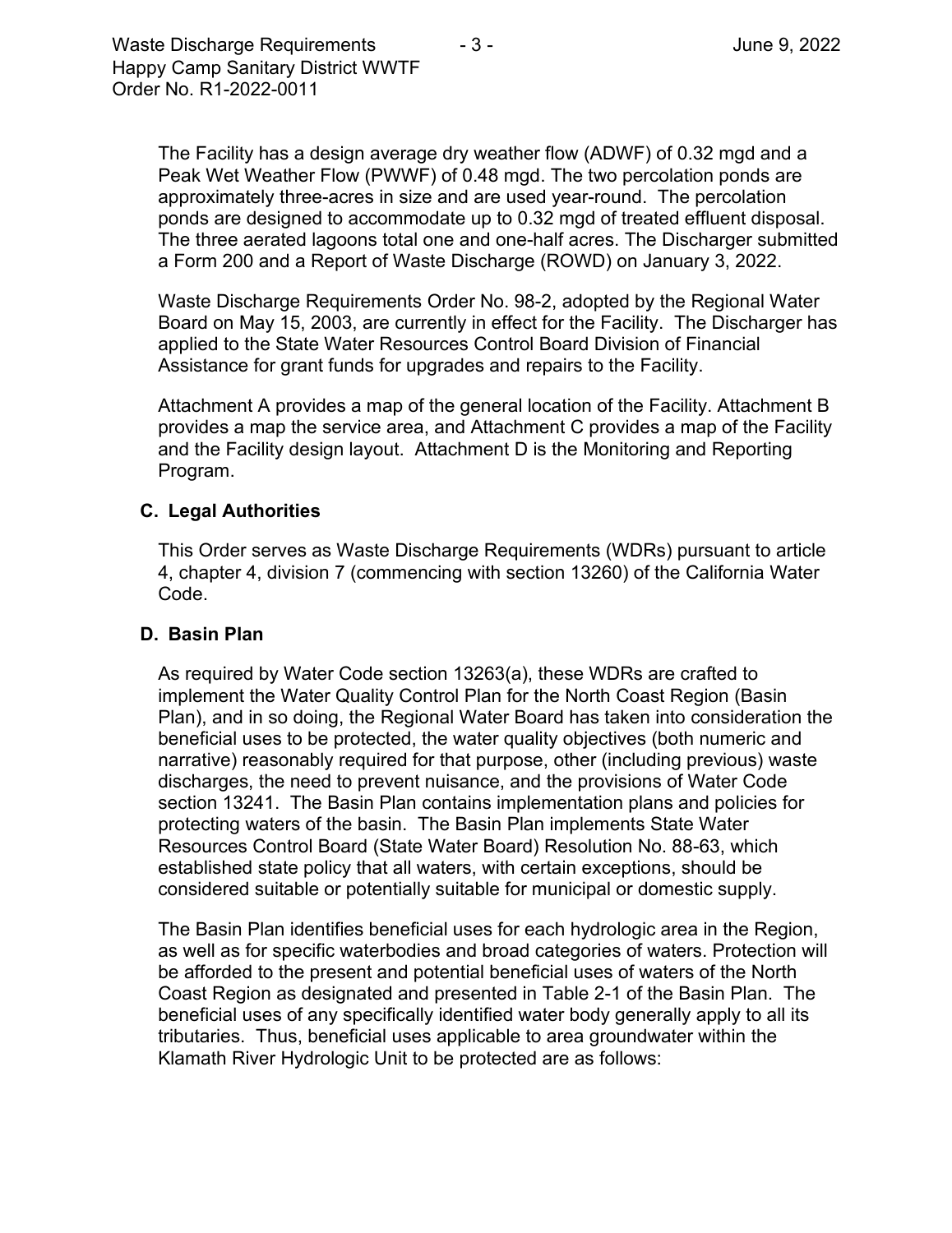Waste Discharge Requirements  $\begin{array}{ccc} -4 \\ -4 \\ -4 \end{array}$  - The S, 2022 Happy Camp Sanitary District WWTF Order No. R1-2022-0011

- a. Municipal and domestic supply
- b. Agricultural water supply
- c. Industrial service supply
- d. Industrial process supply
- e. Aquaculture
- f. Native American Culture
- g. Freshwater Replenishment

Table 2-1 of the Basin Plan identifies the following existing and potential beneficial uses of surface waters in the Klamath River Hydrologic Unit are as follows:

- a. Municipal and domestic supply
- b. Agricultural supply
- c. Industrial service supply
- d. Industrial process supply
- e. Groundwater recharge
- f. Freshwater replenishment
- g. Navigation
- h. Hydropower generation
- i. Water contact recreation
- j. Non-contact water recreation
- k. Commercial and sport fishing
- l. Warm freshwater habitat
- m. Cold freshwater habitat
- n. Wildlife habitat
- o. Rare, threatened, or endangered species
- p. Migration of aquatic organisms
- q. Spawning, reproduction, and/or early development
- r. Aquaculture
- s. Wetland Habitat
- t. Water Quality Enhancement
- u. Flood Peak Attenuation/ Flood Water Storage
- v. Native American Culture
- w. Subsistence Fishing

## **E. Water Code**

The Water Code establishes the authority for the Regional Water Board to establish water quality objectives, impose discharge prohibitions, and prescribe waste discharge and reclamation requirements. Water Code section 13241 requires each regional board to "establish such water quality objectives in water quality control plans as in its judgment will ensure the reasonable protection of beneficial uses and the prevention of nuisance […]."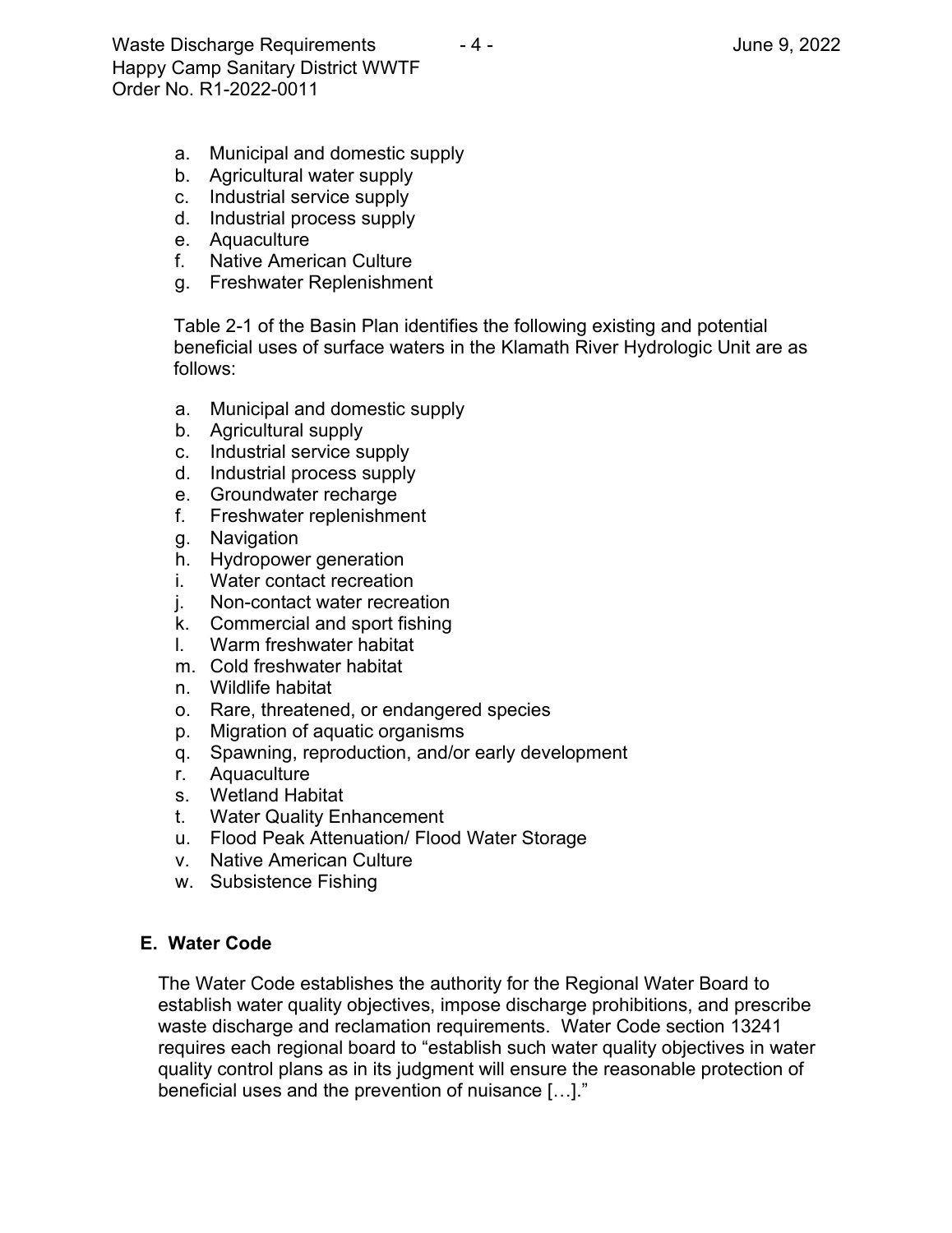The control of waste is established through effluent limitations and other requirements in Waste Discharge Requirement permits. Water Code section 13243 provides that "*A regional board, in a water quality control plan or in waste discharge requirements, may specify certain conditions or areas where the discharge of waste, or certain types of waste, will not be permitted.*"

Water Code section 13260 establishes regulations associated with the prescription of waste discharge requirements and Water Code Chapter 7 (Wat. Code § 13500 et seq) establishes regulations associated with the prescription of reclamation requirements.

It is the Regional Water Board's intent that this Order shall ensure attainment of water quality standards, applicable water quality objectives, and protection of beneficial uses of receiving waters. This Order therefore requires the Discharger to comply with all prohibitions, discharge specifications, receiving water limitations, standard provisions, and monitoring and reporting requirements. The Order further prohibits discharges from causing violations of water quality objectives or causing conditions to occur that create a condition of nuisance or water quality impairment in receiving waters as a result of the discharge.

## **F. Title 27 Exemption.**

The wastewater treatment, storage, and disposal activities described in this Order are exempt from the requirements of Consolidated Regulations for Treatment, Storage, Processing, or Disposal of Solid Waste in California Code of Regulations, title 27, division 2, Subdivision 1, section 20005, et seq. The activities are exempt from the requirements of title 27 so long as the activity meets, and continues to meet, all preconditions listed below. (Cal. Code Regs., tit. 27, § 20090.)

- **1.** Sewage—Discharges of domestic sewage or treated effluent which are regulated by WDRs issued pursuant to California Code of Regulations, title 23, division 3, chapter 9, or for which WDRs have been waived, and which are consistent with applicable water quality objectives, and treatment or storage facilities associated with municipal wastewater treatment plants, provided that residual sludge or solid waste from wastewater treatment facilities shall be discharged only in accordance with the applicable State Water Board promulgated provisions of this division. (Cal. Code Regs., tit. 27,  $§$  20090(a).)
- **2.** Wastewater—Discharges of wastewater to land, including but not limited to evaporation ponds, percolation ponds, or subsurface leach fields if the following conditions are met:
	- **a.** the applicable Regional Water Board has issued WDRs, reclamation requirements, or waived such issuance;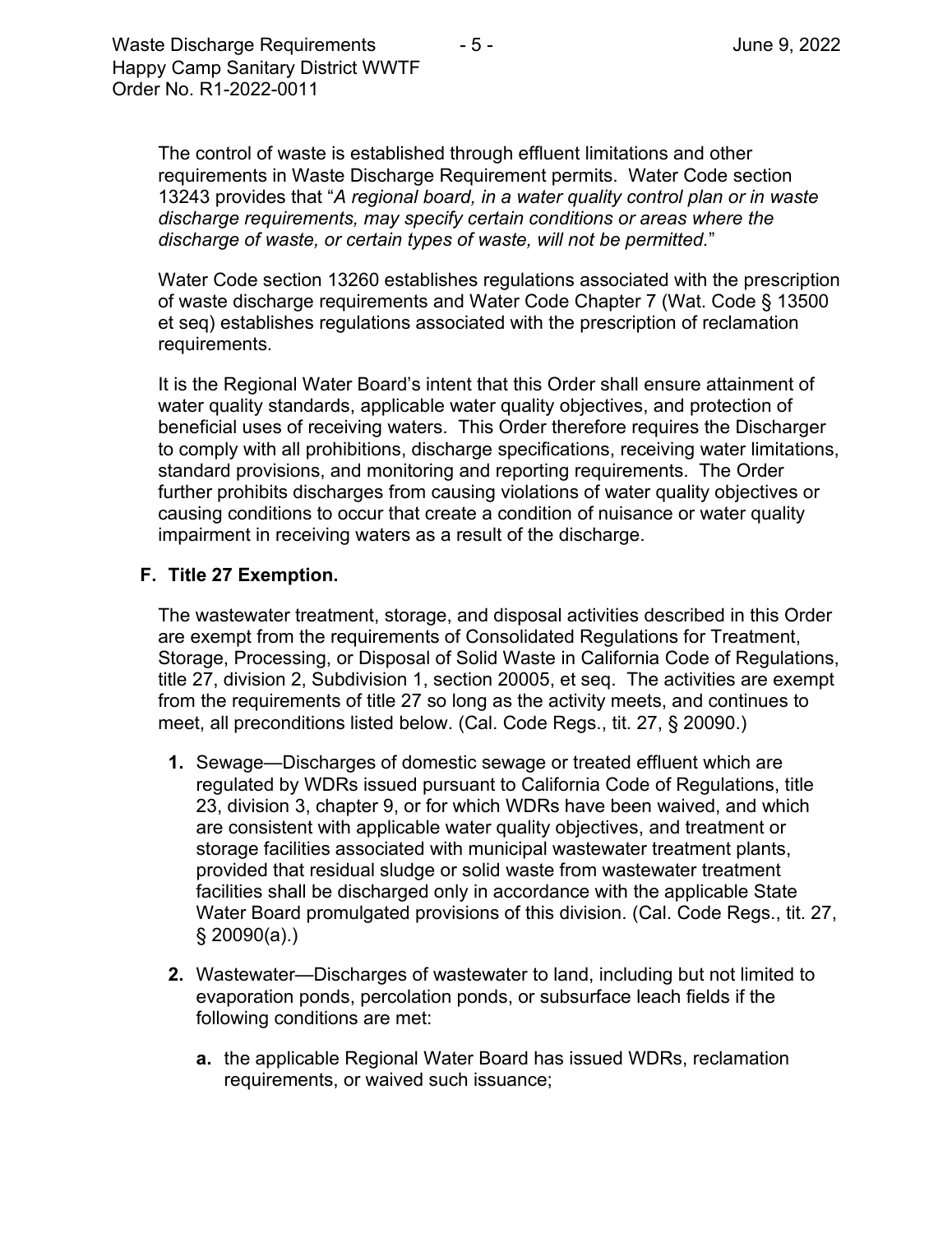- **b.** the discharge is in compliance with the applicable water quality control plan; and
- **c.** the wastewater does not need to be managed according to, California Code of Regulations, title 22, division 4.5, chapter 11, as a hazardous waste. (Cal. Code Regs., tit. 27, § 20090(b).
- **3.** Soil Amendments—Use of nonhazardous decomposable waste as a soil amendment pursuant to applicable best management practices (BMPs), provided that regional water boards may issue waste discharge or reclamation requirements for such use. (Cal. Code Regs., tit. 27, § 20090(f).)

## **G. Antidegradation Policy**

State Water Board Resolution 68-16, the Statement of Policy with Respect to Maintaining High Quality Waters of California (hereafter the Antidegradation Policy) requires the disposal of waste be regulated to achieve the highest water quality consistent with the maximum benefit to the people of the state. The Regional Water Board's Basin Plan implements, and incorporates by reference, the State antidegradation policy. The Antidegradation Policy applies when a discharge may degrade high quality waters  $\frac{1}{1}$  $\frac{1}{1}$  $\frac{1}{1}$  and requires the following:

- **1.** Higher quality water will be maintained until it has been demonstrated to the state that any change will be consistent with the maximum benefit to the people of the state, will not unreasonably affect present and anticipated beneficial use of the water, and will not result in water quality less than prescribed in the policies.
- **2.** Any activity that produces a waste and discharges to existing high quality waters will be required to meet Waste Discharge Requirements that will result in the best practicable treatment or control of the discharge necessary to assure pollution or nuisance will not occur, and the highest water quality consistent with the maximum benefit to the people of the state will be maintained.

This Order provides protection of beneficial uses of groundwater with no discharge to surface water. This Order is consistent with Resolution No. 68-16 because implementation of the Order will result in the application of management measures to treat the discharge of waste that constitutes the best practicable treatment or control of the discharge and lead to a net benefit to water quality by improving and monitoring existing conditions currently impacted by this activity.

<span id="page-5-0"></span> $1$  The Board interprets "high quality waters" as the best water quality that has existed since the Policy was adopted in 1968 after considering any subsequently authorized degradation that has been allowed in compliance with the Policy.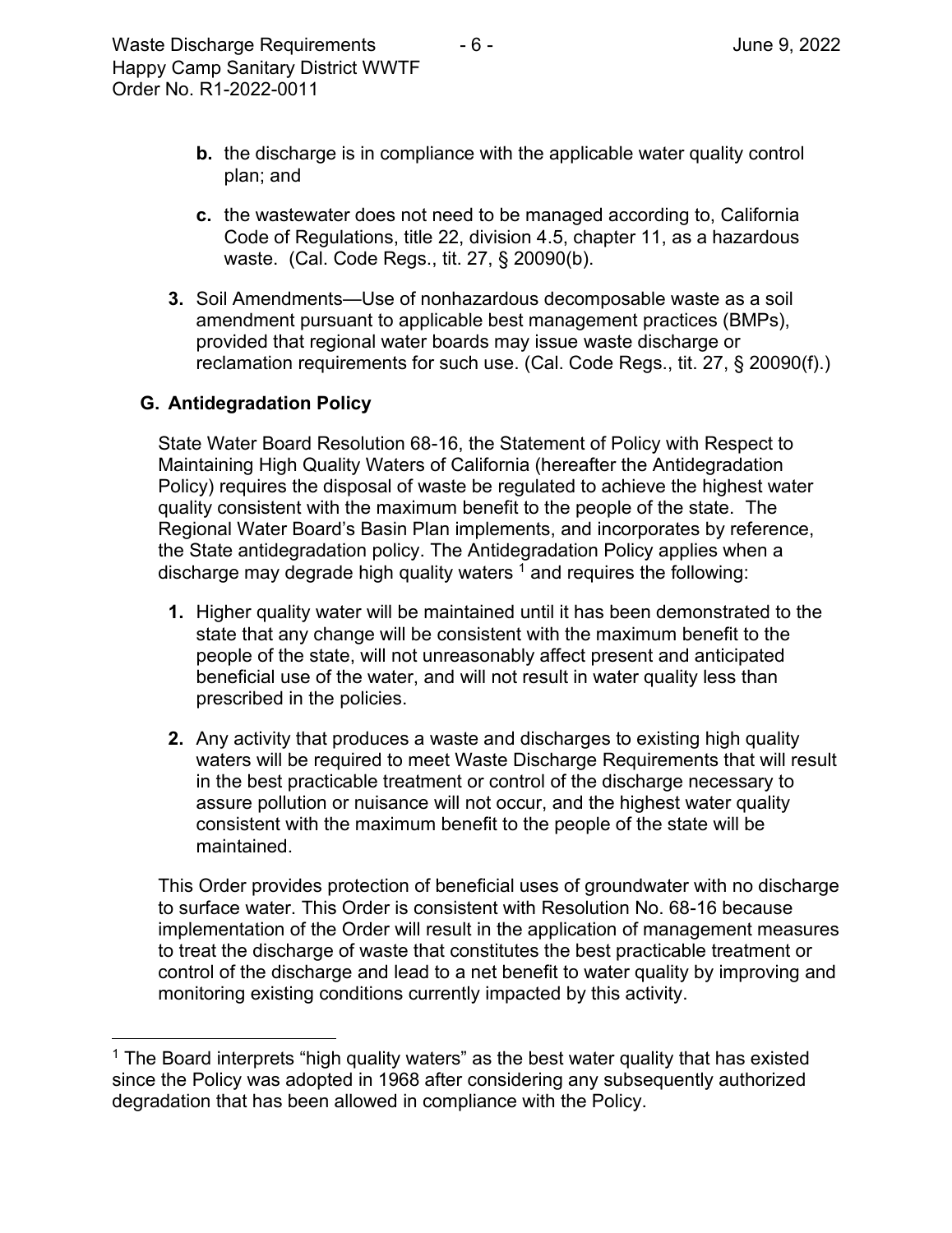The manner of waste treatment and disposal are consistent with manner of treatment and disposal at similarly situated facilities. This Order contains discharge prohibitions, effluent limitations, receiving water limitations, monitoring requirements, and a requirement for the Discharger to assess whether the discharge is affecting groundwater quality. These provisions will ensure that the discharge does not result in exceedances of water quality standards and is protective of beneficial uses of groundwater and surface waters within the Klamath River Hydrologic Unit.

Limited degradation of groundwater by some waste constituents associated with municipal wastewater effluent, after effective source control, treatment, and control measures are implemented, is consistent with the maximum benefit to the people of the state. The technology, energy and waste management advantages of centralized wastewater treatment systems far exceed any benefits derived from reliance on numerous, concentrated individual wastewater systems, and the cumulative impact on water quality will be substantially less. The economic prosperity of a small disadvantaged community and associated industry is of maximum benefit to the people of the state and provides sufficient justification for allowing the limited groundwater degradation that may occur pursuant to this Order provided the terms of the Basin Plan, and other applicable State Water Board and Regional Water Board policies are consistently met.

This Order does not authorize an increased volume or concentration of waste, or a decreased level of treatment. This Order includes requirements to develop and implement a source control program to prevent toxic pollutants from passing through or interfering with the operation of the wastewater treatment system.

This Order also includes monitoring requirements to assess the concentration of nitrogen and Total Dissolved Solids (TDS) in the treated effluent and groundwater to ensure that the best practicable treatment and control measures are effective and protective of beneficial uses of groundwater and surface waters.

#### **H. Human Right to Water**

It is the policy of the State of California that every human being has the right to safe, clean, affordable, and accessible water adequate for human consumption, cooking, and sanitary purposes (Water Code §106.3, subd. (a)). State Water Board Resolution No. 2016-0010 identifies the human right to water as a top priority and core value of the State and Regional Water Boards and affirms the Water Boards' commitment to consider how its activities impact and advance the human right to safe, affordable and clean water to support basic human needs. The Safe Drinking Water Act provides that all Californians have a right to pure and safe drinking water (Health & Safety Code § 116270, subd. (a)). This Order promotes these policies by requiring the Discharger to handle and dispose of waste in a manner that will protect water quality objectives, including those that protect drinking water supplies.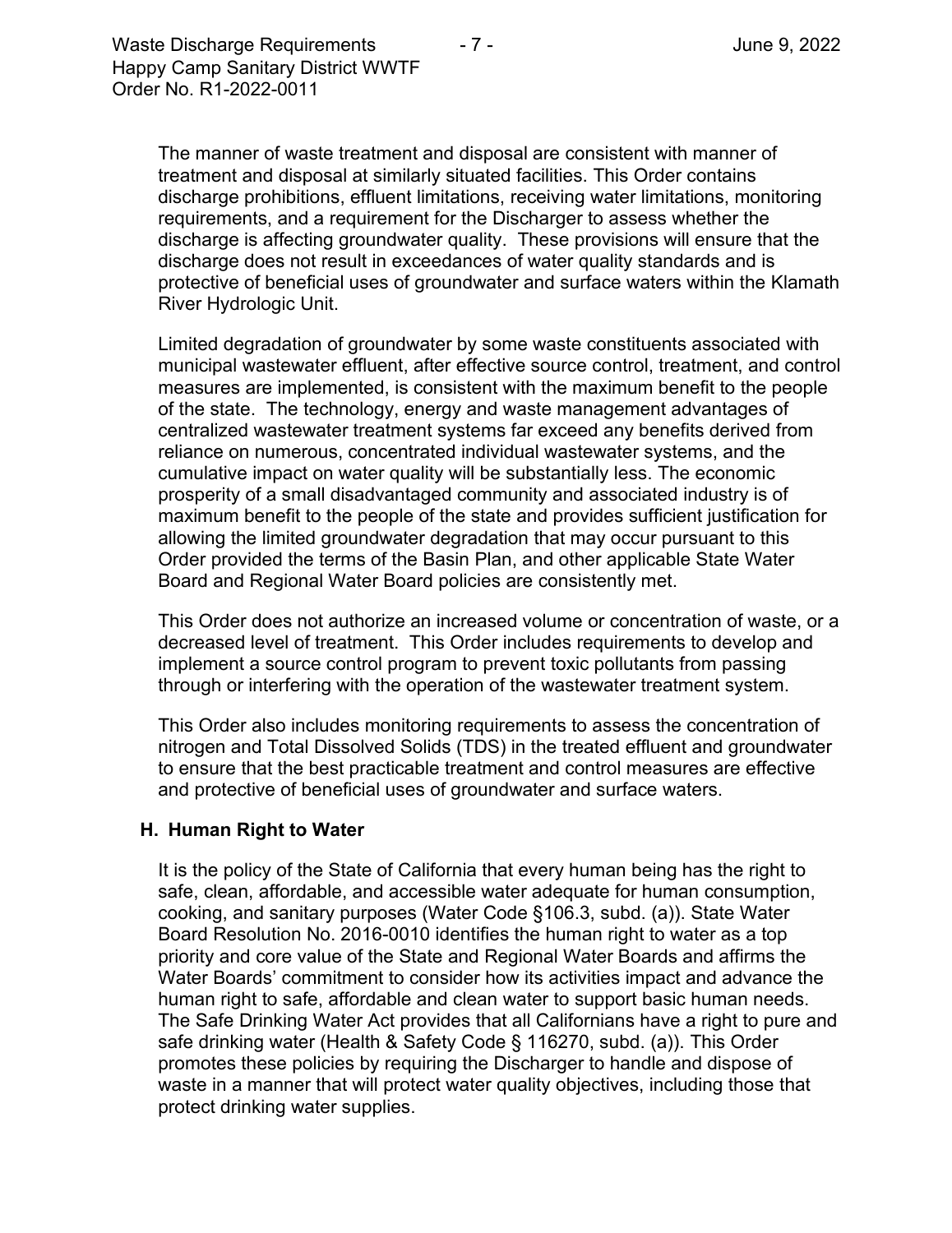Waste Discharge Requirements  $\overline{\phantom{1}}$  - 8 -  $\overline{\phantom{1}}$  -  $\overline{\phantom{1}}$  June 9, 2022 Happy Camp Sanitary District WWTF Order No. R1-2022-0011

## **I. Endangered Species Act**

This Order does not authorize any act that results in the taking of a threatened or endangered species or any act that is now prohibited, or becomes prohibited in the future, under either the California Endangered Species Act (Fish and Game Code sections 2050 to 2097) or the Federal Endangered Species Act (16 U.S.C.A sections 1531 to 1544). The Discharger is responsible for meeting all requirements of the applicable Endangered Species Act.

## **J. Recycled Water**

The State Water Resources Control Board (State Water Board) adopted the Policy for Water Quality Control for Recycled Water (Recycled Water Policy) on February 3, 2009, and then amended the Policy on January 22, 2013. The State Water Board approved a second amendment to the Recycled Water Policy on December 11, 2018, with an effective date of April 8, 2019. This Order implements the Recycled Water Policy.

It is the intent of the Recycled Water Policy that salts and nutrients from all sources be managed on a basin-wide or watershed-wide basis in a manner that ensures attainment of water quality objectives and protection of beneficial uses. The State Water Board found that the appropriate way to address salt and nutrient management is through developing regional or sub-regional salt and nutrient management plans rather than through imposing requirements solely on individual projects. The Recycled Water Policy calls for the development of locally driven and controlled collaborative processes open to all stakeholders that will prepare salt and nutrient management plans for each basin/sub-basin in California.

The Regional Water Board finds that a combination of regional management plans and individual or programmatic project requirements are necessary to protect beneficial uses. The Recycled Water Policy recognizes the fact that some groundwater basins in the state contain salts and nutrients that exceed or threaten to exceed water quality objectives in the applicable Basin Plans and that not all Basin Plans include adequate implementation procedures for achieving or ensuring compliance with the water quality objectives for salt or nutrients. However, in the absence of an approved salt and nutrient management plan (SNMP), the Regional Water Board may impose specific requirements to ensure the preservation and maintenance of high-quality groundwater. This Order does not include water recycling requirements.

## **K. Monitoring and Reporting**

Water Code section 13267 authorizes the Regional Water Board to require technical and monitoring reports. The Monitoring and Reporting Program establishes monitoring and reporting requirements to implement State requirements.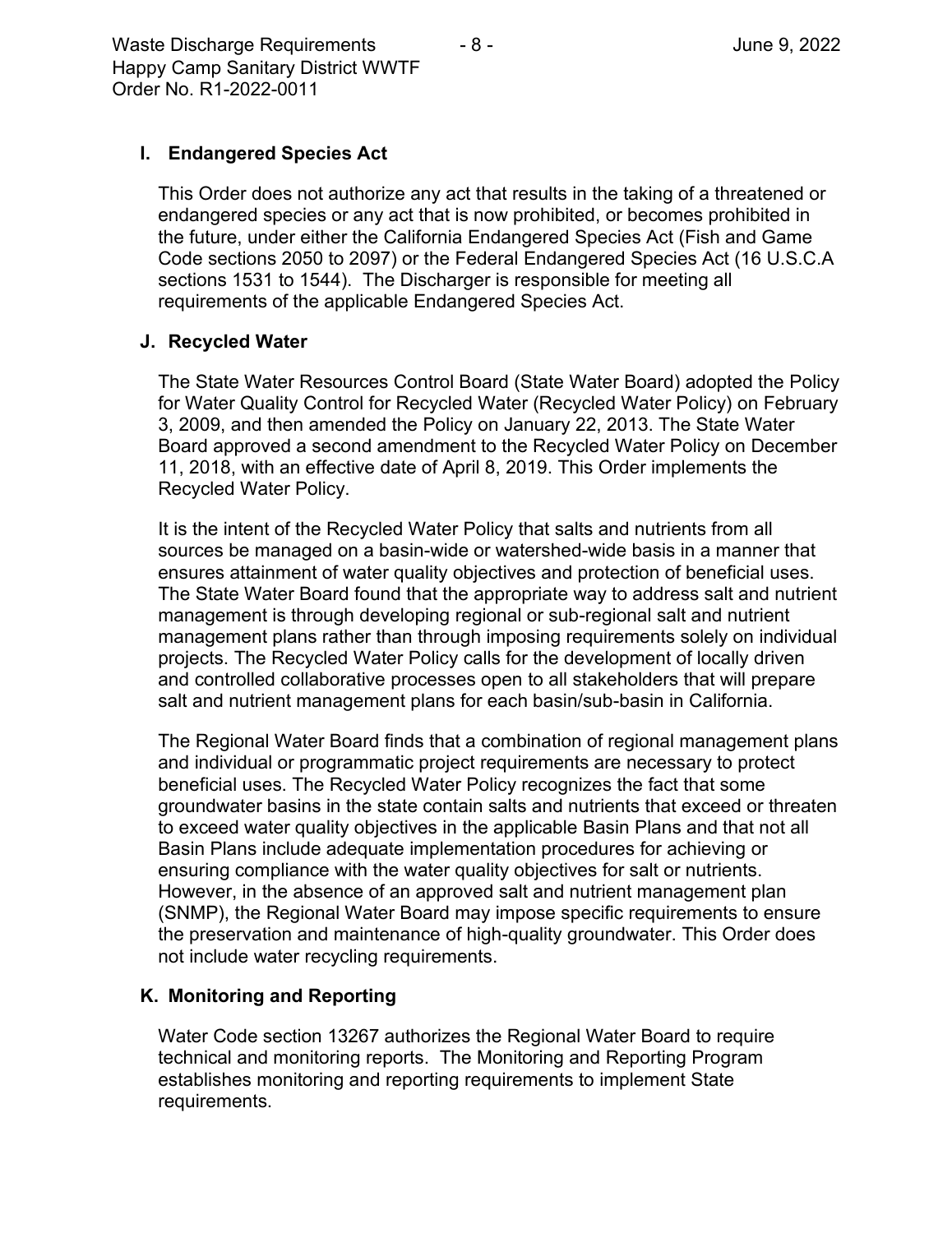The Monitoring and Reporting Program is necessary to determine compliance with the conditions of this Order and to determine the discharges impacts, if any, on groundwater. As such, the burden, including costs, of this monitoring bears a reasonable relationship to the need for that information and the benefits to be obtained from that information. This Monitoring and Reporting Program is provided in Attachment D. The Executive Officer of the Regional Water Board is delegated the authority to modify the Monitoring and Reporting Program, as determined appropriate to protect water quality.

## **L. California Environmental Quality Act (CEQA)**

The discharges covered under this permit are exempt pursuant to California Code of Regulations, title 14, section 15301 (ongoing or existing projects). The Facility is an existing wastewater treatment facility with no expansion of use or wastewater flow beyond existing use or design capacity.

## **M. Notification of Interested Parties**

The Regional Water Board has notified the Discharger and interested agencies and persons of its intent to prescribe Waste Discharge Requirements for the discharge and has provided them with an opportunity to submit their written comments and recommendations.

## **N. Consideration of Public Comment**

The Regional Water Board provided a 30-day written comment period and in a public meeting, heard and considered all comments pertaining to the discharge.

## **O. Petition of Action**

Any person aggrieved by this action of the Regional Water Board may petition the State Water Board to review the action in accordance with Water Code section 13320 and California Code of Regulations, title 23, sections 2050 and following. The State Water Board must receive the petition by 5:00 p.m., 30 days after the date of this Order, except that if the thirtieth day following the date of this Order falls on a Saturday, Sunday, or state holiday, the petition must be received by the State Water Board by 5:00 p.m. on the next business day. Copies of the law and regulations applicable to filing petitions may be found on the Internet at the North Coast Regional Water Quality Control Board [Website](https://www.waterboards.ca.gov/public_notices/petitions/water_quality/) for notices or will be provided upon request.

[\(https://www.waterboards.ca.gov/public\\_notices/petitions/water\\_quality/](https://www.waterboards.ca.gov/public_notices/petitions/water_quality/))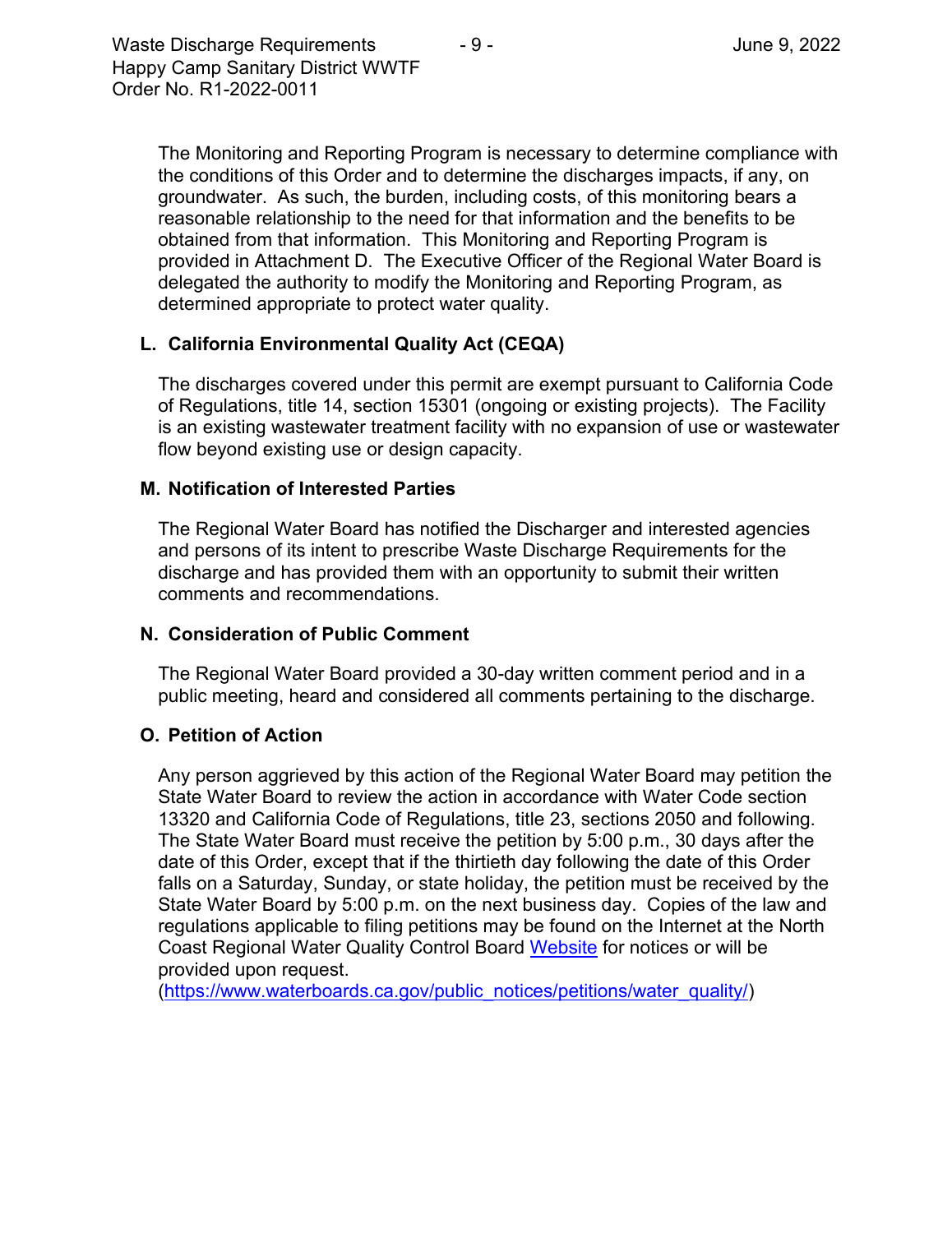#### **III. DISCHARGE PROHIBITIONS**

- **A.** The discharge of waste to Indian Creek, the Klamath River and its tributaries is prohibited.
- **B.** The discharge of any waste not disclosed by the Discharger or not within the reasonable contemplation of the Regional Water Board is prohibited.
- **C.** Creation of pollution, contamination, or nuisance as defined by section 13050 of the Water Code is prohibited.
- **D.** The discharge of untreated or partially treated waste (receiving a lower level of treatment than described in Finding II.B from anywhere within the collection, treatment, or disposal system is prohibited.
- **E.** Any sanitary sewer overflow (SSO) that results in a discharge of untreated or partially treated wastewater to (a) waters of the state or (b) land that creates pollution, contamination, or nuisance as defined in Water Code section 13050 is prohibited.
- **F.** The discharge of waste to land that is not owned by or under agreement to use by the Discharger is prohibited.
- **G.** The discharge of waste at any point not described in Table 2 or authorized by a permit issued by the State Water Board or Regional Water Board is prohibited.
- **H.** The average monthly dry weather flow of waste through the Facility shall not exceed 0.32 mgd. Compliance with this prohibition shall be determined as defined in section IX.B of this Order.
- **I.** Discharges of waste that violate any narrative or numerical water quality objective are prohibited.
- **J.** The acceptance of trucked waste such as septage or other bulk high-strength wastes to a location other than an approved trucked waste receiving station and in accordance with a trucked waste management program approved by the Regional Water Board Executive Officer is prohibited.
- **K.** Discharge of waste classified as "hazardous," as defined in title 23, section 2521 of the California Code of Regulations (CCR), or classified as "designated," as defined in Water Code section 13173, is prohibited.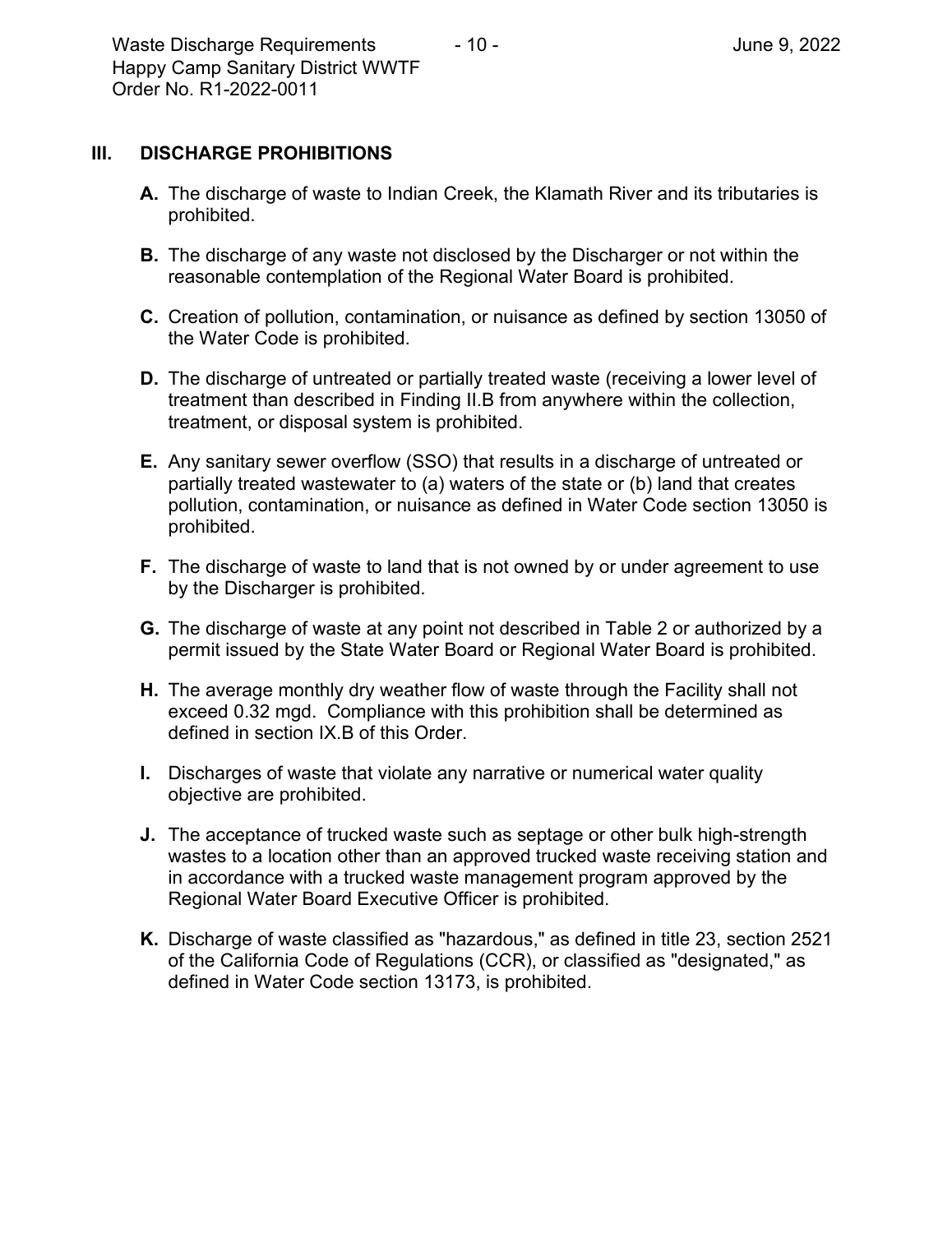Waste Discharge Requirements  $\frac{11 - 11 + 11}{11 - 11}$  June 9, 2022 Happy Camp Sanitary District WWTF Order No. R1-2022-0011

## **IV. EFFLUENT LIMITATIONS**

**A.** The Discharger shall maintain compliance with the following effluent limitations for the discharge of treated wastewater to the percolation ponds, with compliance measured at Monitoring Location EFF-002 as described in the Monitoring and Reporting Program.

| <b>Parameter</b>                                                              | <b>Units</b>      | Average<br><b>Monthly</b><br><b>Effluent</b><br>Limitation | <b>Maximum</b><br><b>Daily</b><br><b>Effluent</b><br>Limitation | <b>Instantaneous</b><br><b>Minimum</b><br><b>Effluent</b><br>Limitation | <b>Instantaneous</b><br><b>Maximum</b><br><b>Effluent</b><br>Limitation |
|-------------------------------------------------------------------------------|-------------------|------------------------------------------------------------|-----------------------------------------------------------------|-------------------------------------------------------------------------|-------------------------------------------------------------------------|
| <b>Biochemical</b><br>Oxygen<br>Demand (5-<br>day $\omega$<br>$20^{\circ}$ C) | mg/L              | 50                                                         | 80                                                              |                                                                         |                                                                         |
| Total<br>Suspended<br><b>Solids</b>                                           | mg/L              | 50                                                         | 80                                                              |                                                                         |                                                                         |
| Settleable<br><b>Solids</b>                                                   | m/L               | 0.1                                                        | 0.2                                                             | --                                                                      |                                                                         |
| pH                                                                            | Standard<br>units |                                                            | --                                                              | 6.5                                                                     | 8.5                                                                     |

#### **Table 4. Effluent Limitations**

## **V. OTHER SPECIFICATIONS**

- **A. Storage Ponds**. The following requirements apply to treatment and effluent storage and disposal ponds.
	- **1. Pond Management, Operation, and Maintenance.** Ponds shall be managed, operated, and maintained to protect containment integrity, prevent overtopping or structural failure, and prevent damage from burrowing animals. Pond containment damage shall be repaired as soon as possible.
	- **2. Pond Construction.** Ponds used for the storage of wastewater shall be constructed in a manner that protects beneficial uses of groundwater.
	- **3. Pond Freeboard.** The Discharger shall always maintain at least 2 feet of freeboard in all treatment and effluent storage and disposal ponds.
- **B. Full Treatment.** Excess influent flows and/or off specification process flows temporarily diverted to ponds must be returned to the headworks for full treatment.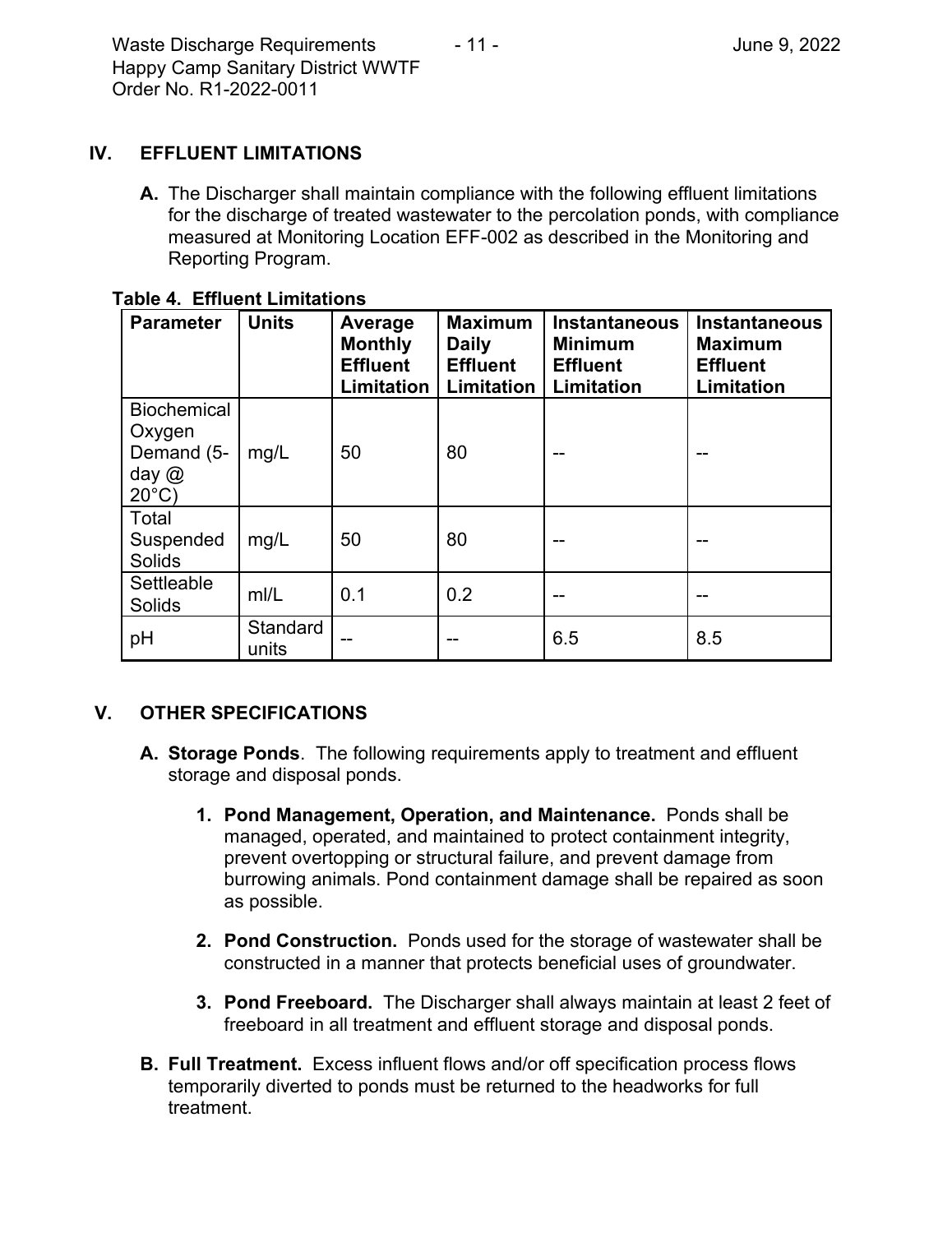- **C. Winter Months.** The Facility shall have sufficient treatment, storage, and disposal to accommodate allowable wastewater flow, design seasonal precipitation, and ancillary infiltration and inflow during the winter months.
- **D. Objectionable Odor.** The Discharger shall prevent objectionable odors originating at the Facility from being perceivable beyond the limits of the wastewater treatment and disposal areas.
- **E. Discharge.** No waste constituent shall be released, discharged, or placed where it will be released or discharged in a concentration or in a mass that causes violation of the Basin Plan's water quality objectives for groundwater.
- **F. Public Contact.** The Discharger shall preclude or control public contact with wastewater through such means as fences and signs, or other applicable alternatives.
- **G. Vector Control.** The Discharger shall manage the Facility and effluent disposal area to prevent the breeding of mosquitos. All ponds and open containment structures shall be managed to prevent breeding of mosquitoes or other vectors. Specifically:
	- **1.** An erosion control program shall be implemented to ensure that small coves and irregularities are not created around the perimeter of the water surface.
	- **2.** Weeds shall be minimized through control of water depth, harvesting, or herbicides.
	- **3.** Dead algae, vegetation, and debris shall not accumulate on the water surface.
	- **4.** The Discharger shall consult and coordinate with the local Mosquito Abatement District to minimize the potential for mosquito breeding as needed to supplement the above measures.
- **H. Technical Reports.** All technical reports required herein that involve planning, investigation, evaluation, or design, or other work requiring interpretation and proper application of engineering or geologic sciences, shall be prepared by or under the direction of person registered to practice in California pursuant to California Business and Professions Code (sections 6735, 7835, and 7835.1). To demonstrate compliance with sections 415 and 3065 of title 16, CCR, all technical reports shall contain a statement of the qualifications of the responsible registered professional(s). As required by these laws, completed technical reports shall bear the signature(s) and seal(s) of the registered professional(s) in a manner that demonstrates that all work can be clearly attributed to the professional responsible for the work.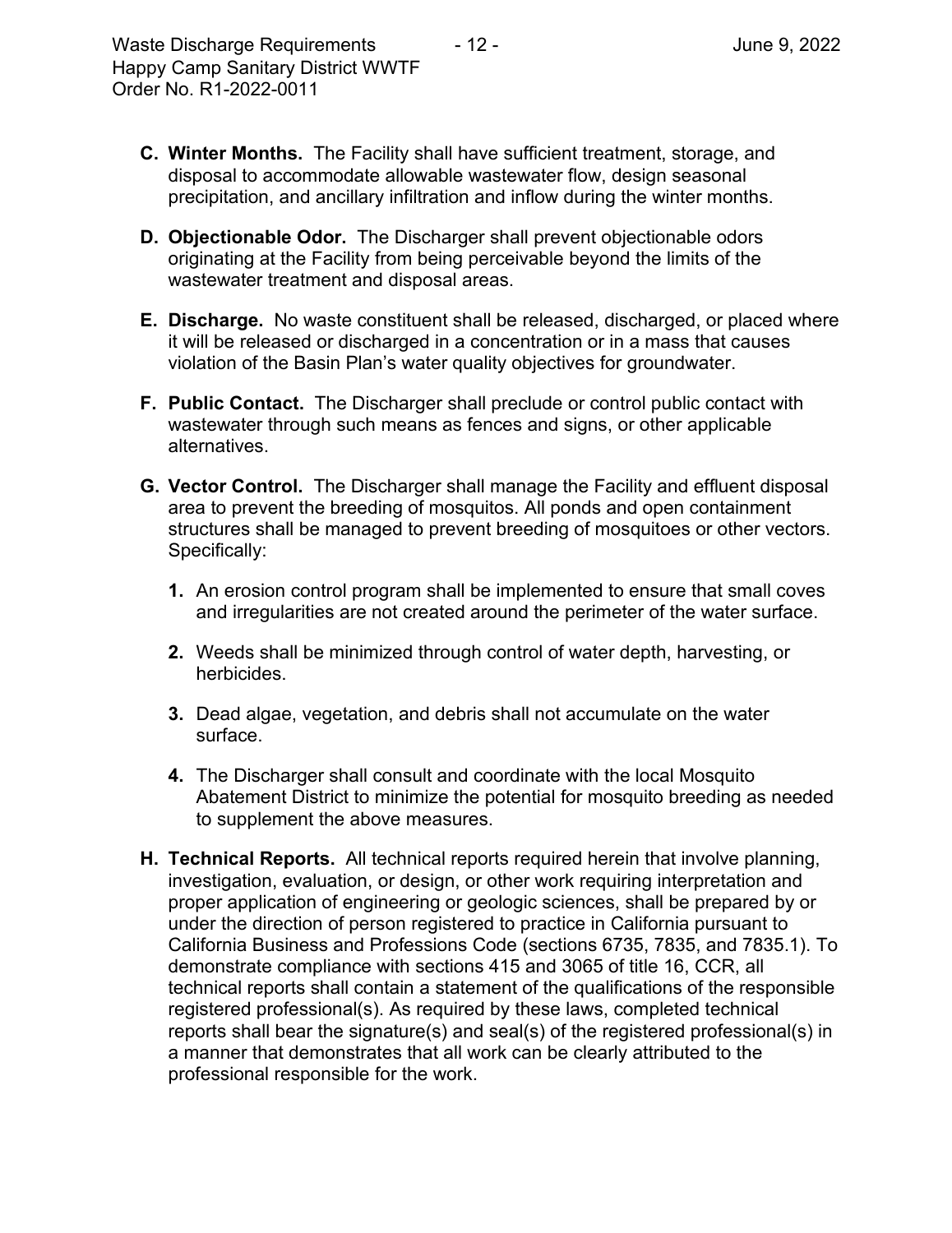Waste Discharge Requirements  $\frac{13 - 13 - 13}{13 - 13}$  June 9, 2022 Happy Camp Sanitary District WWTF Order No. R1-2022-0011

## **VI. SOLIDS HANDLING REQUIREMENTS**

- **A.** Sludge, as used in this Order, means the solid, semisolid, and liquid residues removed during primary and secondary wastewater treatment processes. Solid waste refers to grit and screenings generated during preliminary treatment. Biosolids refers to sludge that has been treated, tested, and demonstrated to be capable of being beneficially and legally used pursuant to federal and state regulations as a soil amendment for agriculture, silviculture, horticulture, and land reclamation activities.
- **B.** All collected sludges and other solid waste removed from liquid wastes shall be removed from screens, sumps, ponds, and tanks as needed to ensure optimal plant operation and disposed of in accordance with applicable federal and State regulations.
- **C.** All biosolids generated by the Discharger shall be used or disposed of in compliance with the applicable portions of 40 CFR 257, 258, and 503. The Discharger is responsible for assuring that all biosolids produced at the Facility are used or disposed of in accordance with these rules, whether the Discharger uses or disposes of the biosolids itself or transfers them to another party for further treatment and use or disposal. The Discharger is responsible for informing subsequent preparers, appliers, and disposers of the requirements that they shall meet under these rules, and any monitoring requirements, including required frequencies of monitoring and maximum hold times for pathogen and indicator organism samples.
- **D.** Sludge or biosolids that are disposed of in a municipal solid waste landfill or used as daily landfill cover shall meet the applicable requirements of 40 CFR Part 258. In the annual self-monitoring report, the Discharger shall report the amount of sludge placed in a landfill and the landfill(s) which received the sludge or biosolids.
- **E.** The Discharger shall take all reasonable steps to prevent and minimize any sludge use or disposal in violation of this Order that may adversely affect human health or the environment.
- **F.** The treatment, storage, transport, disposal and/or application of sludge or biosolids shall not cause or threaten to cause pollution or nuisance, such as objectionable odors or flies, and shall not adversely affect beneficial uses of groundwater or cause an exceedance of any applicable Basin Plan water quality objectives for groundwater or surface water..
- **G.** Solids and sludge treatment and storage sites shall have facilities adequate to divert surface water runoff from adjacent areas, to protect the boundaries of the site from erosion, and to prevent drainage from the storage site.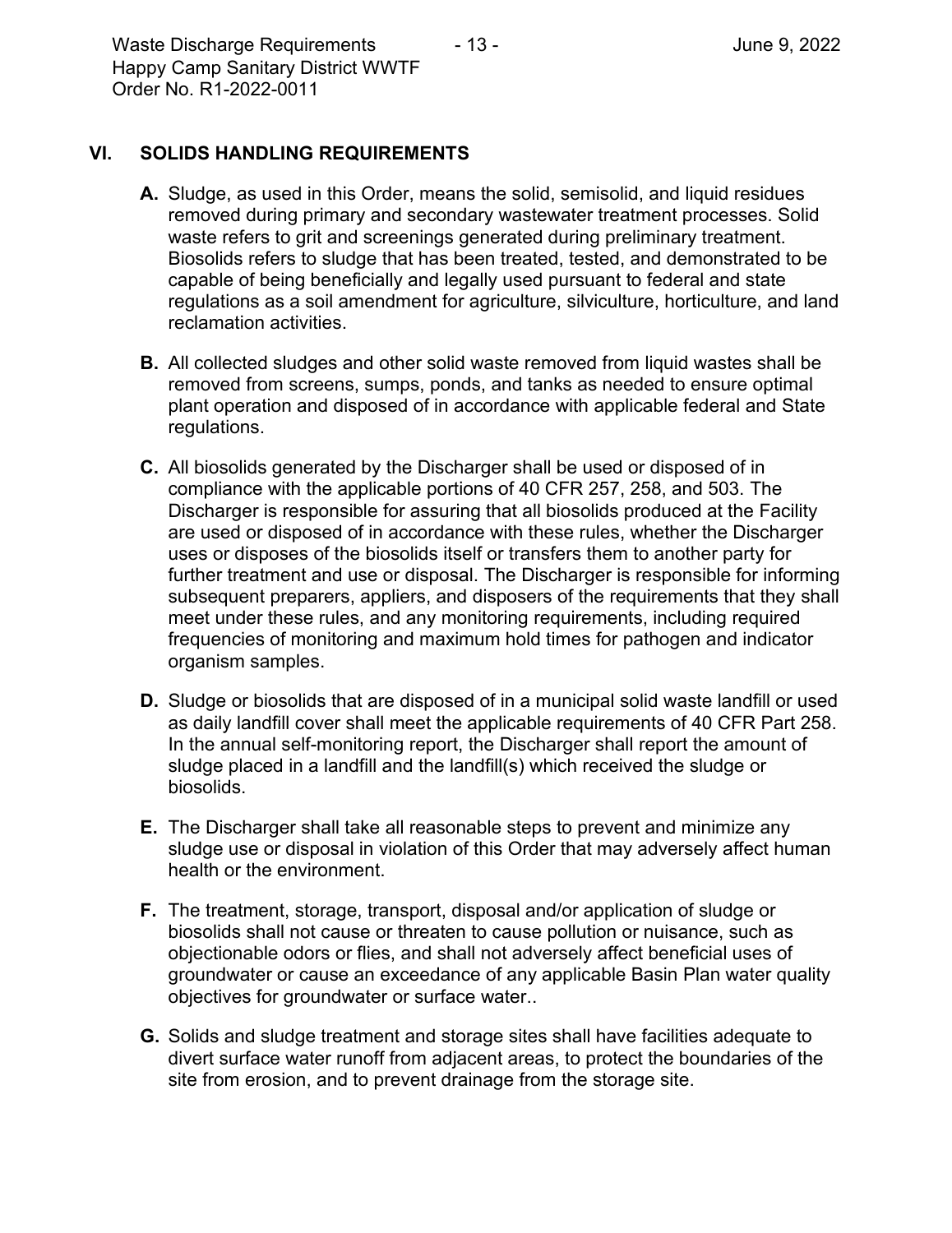Adequate protection is defined as protection from at least a 100-year storm with a 100-year recurrence interval and 24-hour duration.

- **H.** The treatment and storage of sludge and solids shall not cause waste material to be in a position where it is, or can be, conveyed from the treatment or storage site and deposited in waters of the state.
- **I.** Residual sludge and solid waste shall be disposed of in a manner approved by the Regional Water Board Executive Officer and consistent with requirements in title 27, division 2 of the CCR (Consolidated Requirements for Treatment, Storage, Processing, or Disposal of Solid Waste).
- **J.** For the land application of biosolids as soil amendment, the Discharger shall submit a report of waste discharge or the Discharger may dispose of biosolids at another appropriately permitted facility.
- **K.** If biosolids are stored for over two years from the time they are generated by the Discharger or their contractor, the Discharger shall submit a written notification to U.S. EPA with the information in 40 C.F.R.CFR part 503.20 (b), demonstrating the need for longer temporary storage.

## **VII. RECEIVING WATER LIMITATIONS**

## **A. Groundwater Limitations**

- **1.** The collection, treatment, storage, and disposal of wastewater shall not cause or contribute to degradation of groundwater quality unless a technical evaluation is performed that demonstrates that any degradation that could reasonably be expected to occur, after implementation of all regulatory requirements (e.g., Basin Plan) and reasonable best management practices, will not violate groundwater quality objectives or cause impacts to beneficial uses of groundwater.
- **2.** The collection, treatment, storage and disposal of the treated wastewater shall not cause or contribute to levels of chemical constituents in groundwater that exceed the primary and secondary maximum contaminant levels specified in California Code of Regulations, title 22, Table 64431-A, Table 64444-A, Table 64449-A, and Table 64449-B. (Cal. Code Regs., tit. 22, § 64444 and § 64449.).
- **3.** The collection, treatment, storage, and disposal of the treated wastewater shall not cause or contribute to levels of radionuclides in groundwater in excess of the limits specified in California Code of Regulations, title 22, Table 64442 and Table 64443. (Cal. Code Regs., tit. 22, § 64442, and § 64443.).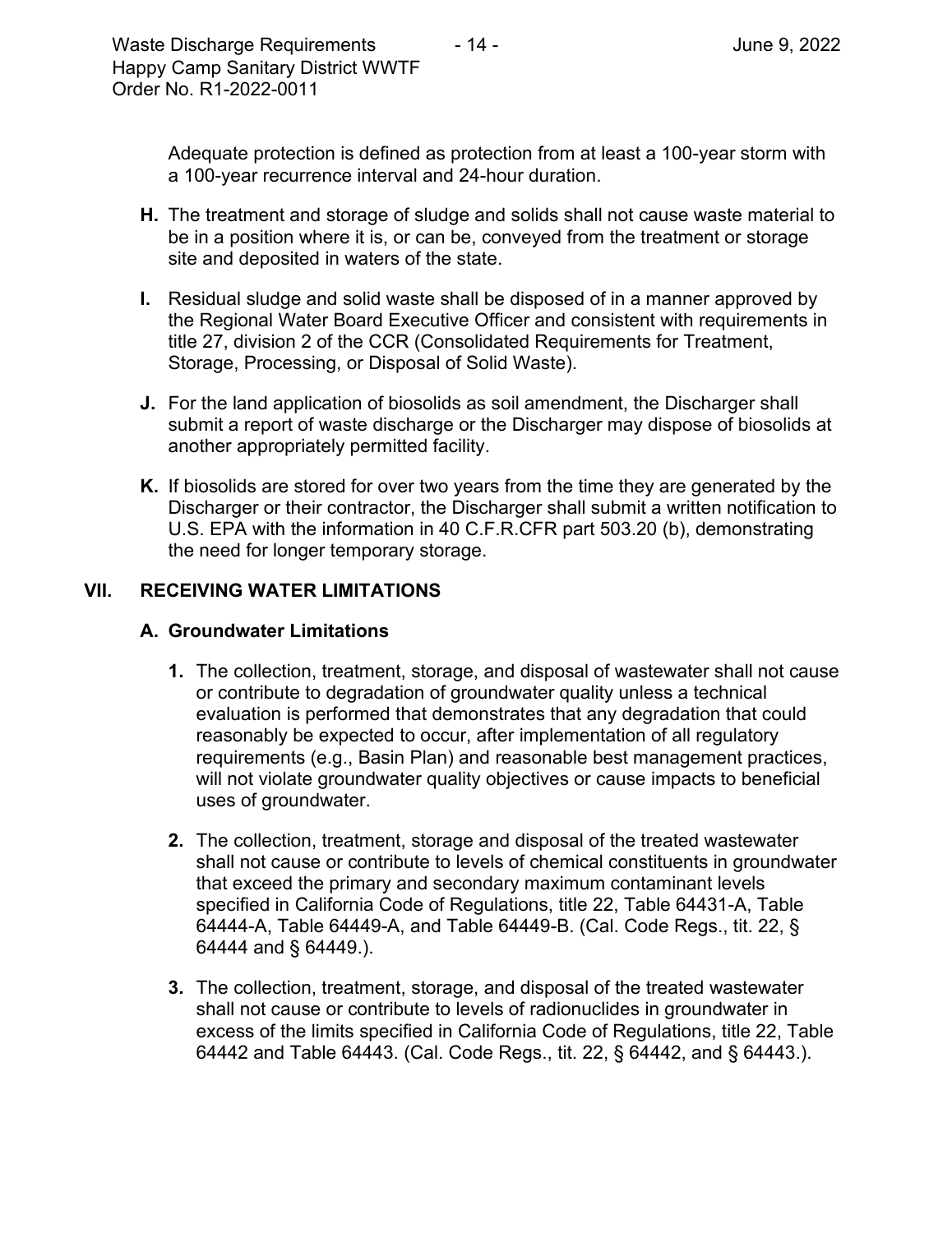- **4.** The collection, treatment, storage, and disposal of wastewater shall not cause groundwater to contain taste- or odor-producing substances in concentrations that cause nuisance or adversely affect beneficial uses.
- **5.** The collection, treatment, storage and disposal of the treated wastewater shall not cause the median concentration of coliform organisms over any 7 day period to exceed 1.1 MPN per 100 milliliters or 1 colony per 100 milliliters in groundwater used or potentially used for domestic and municipal supply (MUN).
- **6.** The collection, treatment, storage, and disposal of wastewater shall not cause groundwater to contain toxic substances in concentrations that are toxic to, or that produce detrimental physiological responses in humans, or that adversely affects beneficial uses. This limitation applies regardless of whether the toxicity is caused by a single substance or the synergistic effect of multiple substances.

## **VIII. GENERAL PROVISIONS**

Failure to comply with provisions or requirements of this Order, may subject the Discharger to administrative or civil liabilities, criminal penalties, and/or other enforcement remedies. Additionally, certain violations may subject the Discharger to civil or criminal enforcement from appropriate local, state, or federal law enforcement entities. The Discharger shall comply with the following provisions:

#### **A. Availability**

A copy of this Order and the associated Monitoring and Reporting Program shall be maintained at the Facility and be available at all times to operating personnel.

#### **B. Enforcement**

The Discharger shall operate and maintain the Facility as described in this Order. Violation of any requirements contained in this Order subject the Discharger to enforcement action, including administrative civil liability or civil liability, under the Water Code.

#### **C. Severability**

Provisions of these waste discharge requirements are severable. If any provision of these requirements is found invalid, the remainder of these requirements shall not be affected.

#### **D. Sanitary Sewer Overflows**

On May 2, 2006, the State Water Board adopted State Water Board Order No. 2006‐0003‐DWQ, Statewide General WDRs for Sanitary Sewer Systems.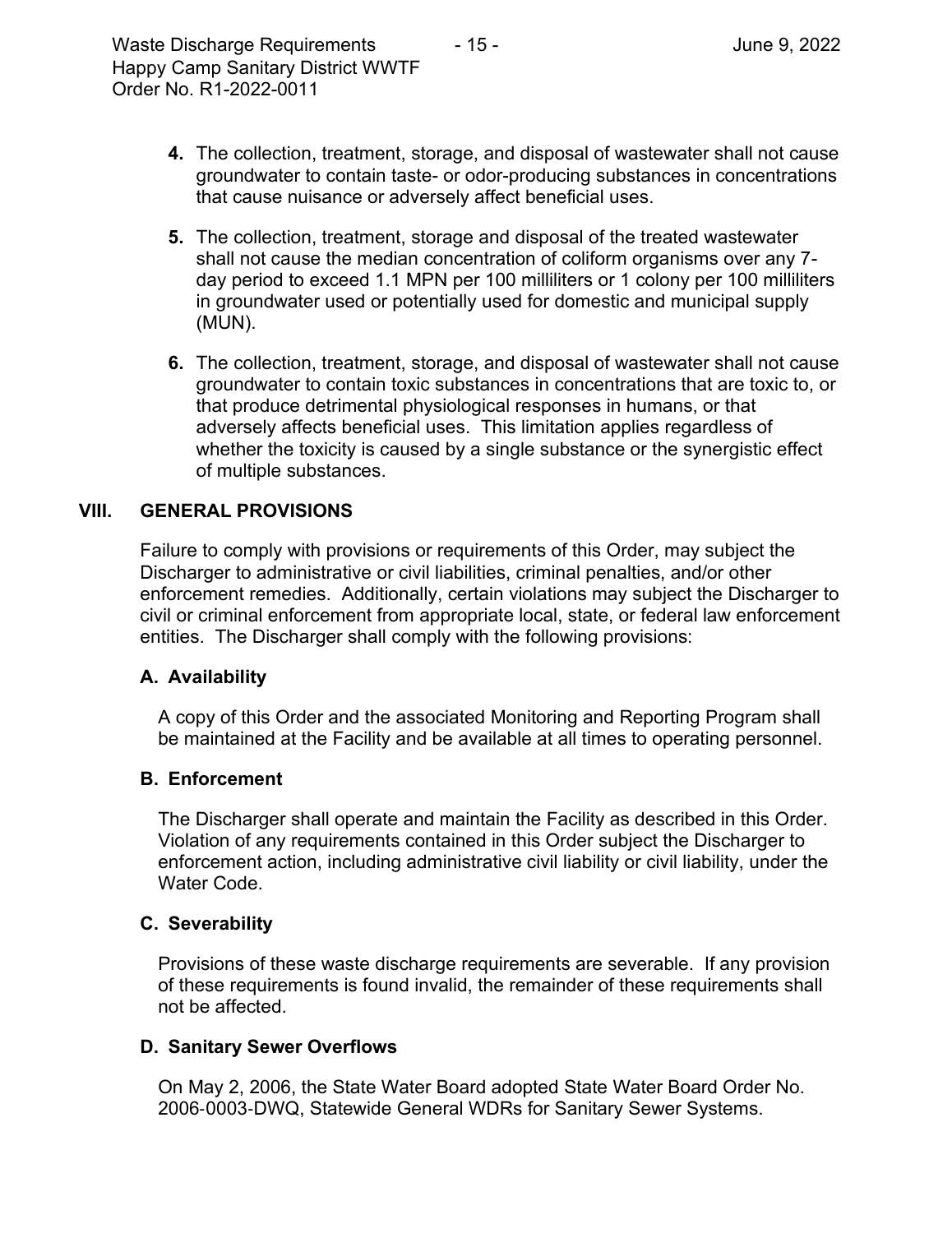Order No. 2006‐0003‐DWQ requires that all public agencies that currently own or operate sanitary sewer systems apply for coverage under the General WDRs by November 2, 2006. On September 9, 2013, the State Water Board adopted Order No. WQ‐2013‐0058‐EXEC amending Monitoring and Reporting Program for Statewide General Waste Discharge Requirements for Sanitary Sewer Systems. The Discharger has coverage under and is separately subject to the requirements of Order Nos. 2006‐0003‐DWQ and WQ‐2013‐0058‐EXEC and any future revisions thereto for operation of its wastewater collection system.

## **E. Operation and Maintenance**

- **1.** The Discharger shall at all times properly operate and maintain all facilities and systems of collection, treatment, and control (and related appurtenances) that are installed or used by the Discharger to achieve compliance with this Order. Proper operation and maintenance includes adequate laboratory control and appropriate quality assurance procedures. This provision requires the operation of backup or auxiliary facilities or similar systems that are installed by a Discharger only when necessary to achieve compliance with the conditions of this Order.
- **2.** The Discharger shall maintain an updated Operation and Maintenance Manual (O&M Manual) for the operational components of the Facility. The Discharger shall update the O&M Manual, as necessary, to conform to changes in operation and maintenance of the Facility. O&M Manual revisions shall be submitted to the Regional Water Board for approval upon any changes or modifications to the WWTF process and /or its operations. The Discharger shall operate and maintain the Facility in accordance with the most recently updated O&M Manual. The O&M Manual shall be readily available to operating personnel on-site and for review by state inspectors.
- **3.** A preventive maintenance program shall be maintained for the Facility to ensure all equipment is kept in a reliable operating condition.

## **F. Source Control and Pretreatment Provisions**

The Discharger shall perform source control functions and provide a summary of source control activities conducted in the Discharger's Annual Report (due March 1st of each year). Source control functions and requirements shall include the following:

**1.** Implement the necessary legal authorities to monitor and enforce source control standards, restrict discharges of toxic materials to the collection system and inspect facilities connected to the system.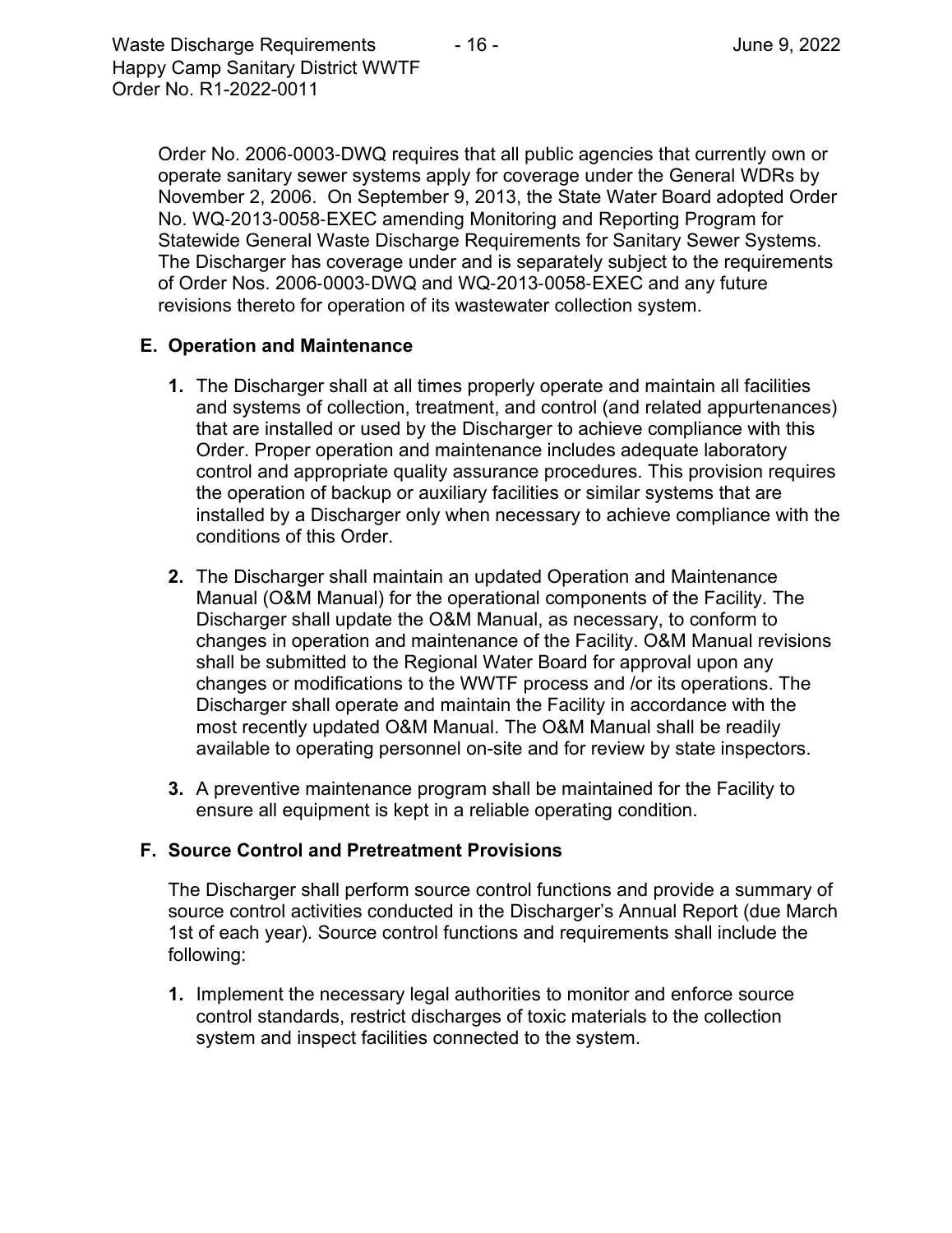- **2.** If waste haulers are allowed to discharge to the Facility, establish a waste hauler permit system, to be reviewed by the Regional Water Board Executive Officer, to regulate waste haulers discharging to the collection system or Facility.
- **3.** Perform public outreach to educate industrial, commercial, and residential users about the importance of preventing discharges of industrial and toxic wastes to the collection system or Facility
- **4.** Perform ongoing inspections and monitoring, as necessary, to ensure adequate source control.

## **G. Change in Discharge**

The Discharger shall promptly report to the Regional Water Board any material change in the character, location, or volume of the discharge.

## **H. Change in Control or Ownership**

Prior to any change in control or ownership of land or waste discharge facilities presently owned or controlled by the Discharger, the Discharger shall notify the Regional Water Board of such changes in writing, and shall also notify the succeeding owner or operator of the existence of this Order and current compliance status in writing.

The succeeding owner or operator, in order to obtain authorization for discharges regulated by this Order, must apply in writing to the Regional Water Board Executive Officer, requesting transfer of the Order. This request must include complete identification of the new owner or operator, the reasons for the change, and effective date of the change.

## **I. Vested Rights**

This Order does not convey any property rights of any sort or any exclusive privileges. The requirements prescribed herein do not authorize the commission of any act causing injury to persons or property, nor protect the Discharger from liability under federal, state, or local laws, nor create a vested right for the Discharger to continue the waste discharge.

## **J. Monitoring and Reporting**

The Discharger shall comply with the Monitoring and Reporting Program (MRP) and any modifications to these documents as specified by the Regional Water Board Executive Officer. Chemical, bacteriological, and bioassay analyses shall be conducted at a laboratory certified for such analyses by the State of California Environmental Laboratory Accreditation Program.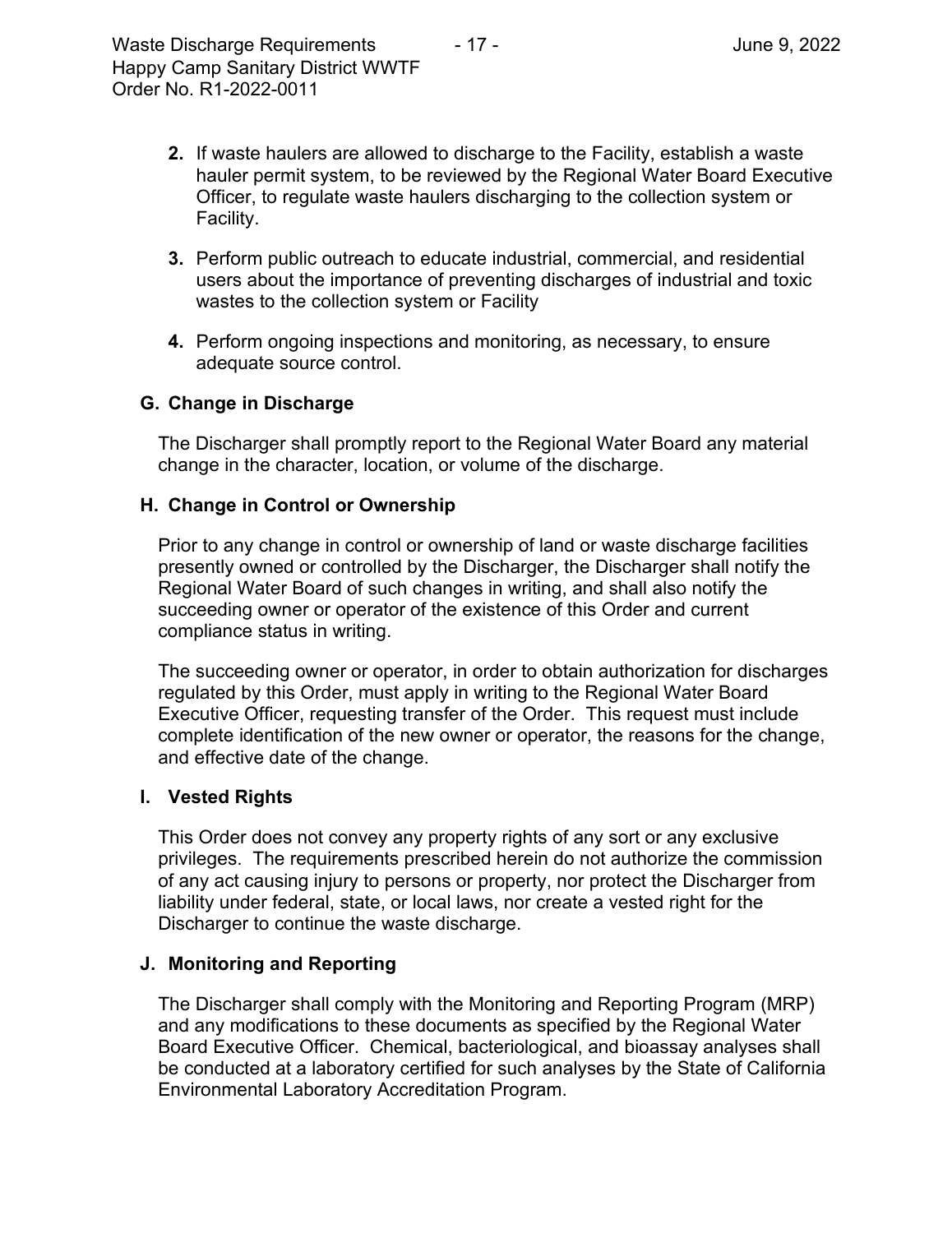The Discharger may analyze pollutants with short hold times (e.g., pH, chlorine residual, etc.) with field equipment or its on-site laboratory provided that the Discharger complies with the specifications in the MRP. The Discharger shall comply with the MRP in Attachment D of this Order and any future revisions thereto.

## **K. Records Retention**

The Discharger shall maintain records of all operating and monitoring information required by this Order, including calibration and maintenance records and all strip chart recordings for continuous monitoring instrumentation, analyses specified in the MRP in Attachment D of this Order, records of operational problems, plant and equipment breakdowns, diversions to emergency storage or disposal, and all corrective or preventive action(s) taken, copies of all reports required by this Order, and records of all data used to complete the application for this Order, for a period of at least three (3) years from the date of the sample, measurement, report, or application. This period may be extended upon notification of extension by the Regional Water Board Executive Officer.

## **L. Signatory Requirements**

All reports shall be signed by persons identified below:

- **1.** For a corporation: by a principal executive officer of at least the level of senior vice-president.
- **2.** For a partnership or sole proprietorship: by a general partner or the proprietor.
- **3.** For a municipality, state, federal or other public agency: by either a principal executive officer or ranking elected or appointed official.
- **4.** A duly authorized representative of a person designated in L1, L2 or L3 of this requirement if;
	- **a.** the authorization is made in writing by a person described in L1, L2 or L3 of this requirement;
	- **b.** the authorization specifies either an individual or a position having responsibility for the overall operation of the regulated facility or activity, such as the position of plant manager, operator of a waste management unit, superintendent, or position of equivalent responsibility. (A duly authorized representative may thus be either a named individual or any individual occupying a named position);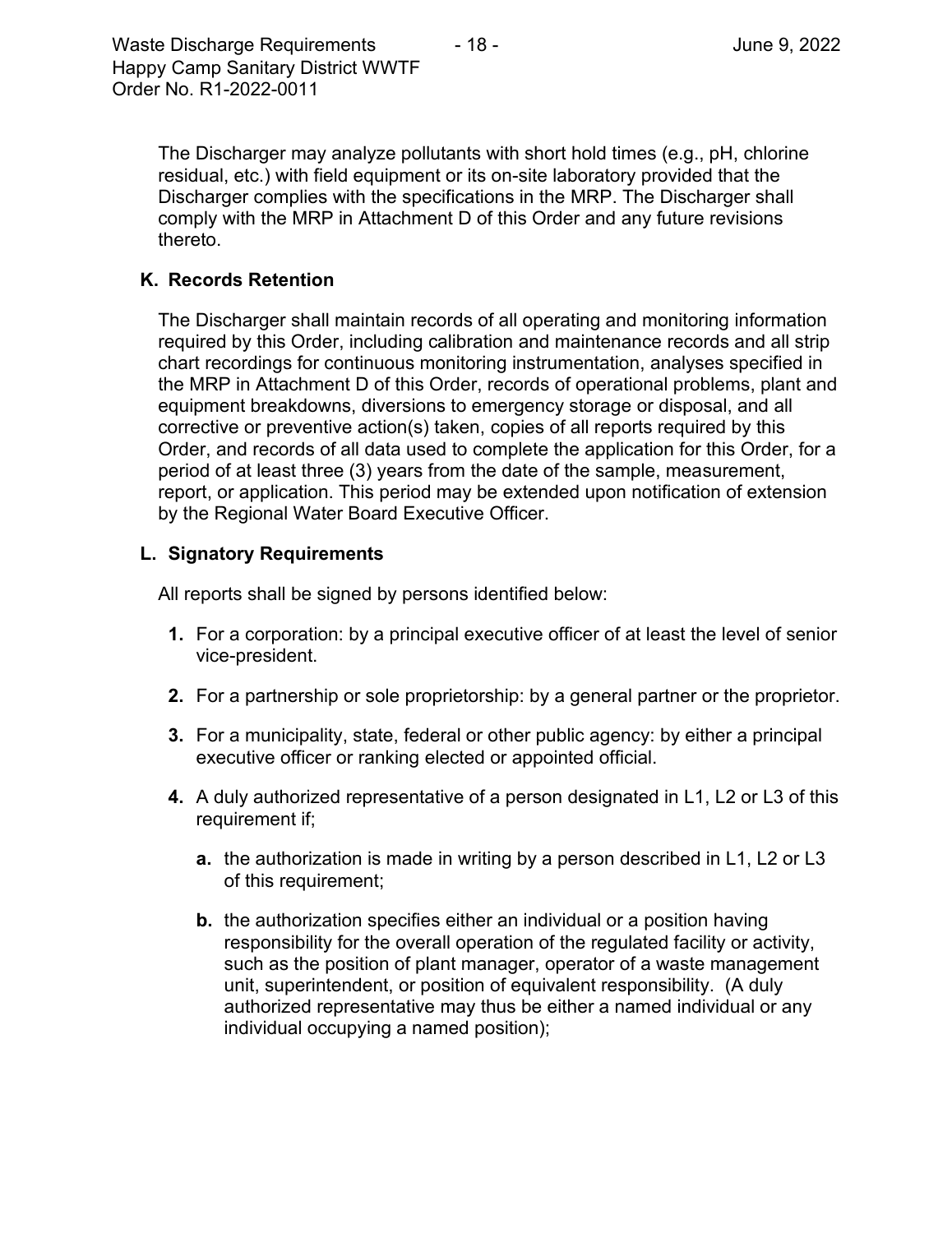**c.** the written authorization is submitted to the Regional Water Board prior to or together with any reports, information, or applications signed by the authorized representative.

Any person signing a document under paragraph (a) or (b) of this provision shall make the following certification:

"I certify under penalty of law that this document and all attachments were prepared under my direction or supervision in accordance with a system designed to assure that qualified personnel properly gather and evaluate the information submitted. Based on my inquiry of the person or persons who manage the system, or those persons directly responsible for gathering the information, the information submitted, is, to the best of my knowledge and belief, true, accurate, and complete. I am aware that there are significant penalties for submitting false information, including the possibility of fine and imprisonment for knowing violations."

#### **M. Inspections**

The Discharger shall permit authorized staff of the Regional Water Board the following:

- **1.** Entrance to the premises in which treatment, collection or management of waste occurs, where an effluent source is located or in which any records required by this Order are kept;
- **2.** Access to inspect and copy any monitoring equipment or records required for compliance with terms and conditions of this Order; and
- **3.** Access to sample any discharge or monitoring location associated with the Facility.

#### **N. Noncompliance**

In the event the Discharger is unable to comply with any of the conditions of this Order due to breakdown of waste treatment equipment, accidents caused by human error or negligence, or other causes such as acts of nature, the Discharger shall notify Regional Water Board staff by telephone as soon as it or its agents have knowledge of the incident and confirm this notification in writing within five (5) business days of the telephone notification. The written notification shall include pertinent information explaining reasons for the noncompliance and shall indicate the steps taken to correct the problem and the dates thereof, and the steps being taken to prevent the problem from recurring.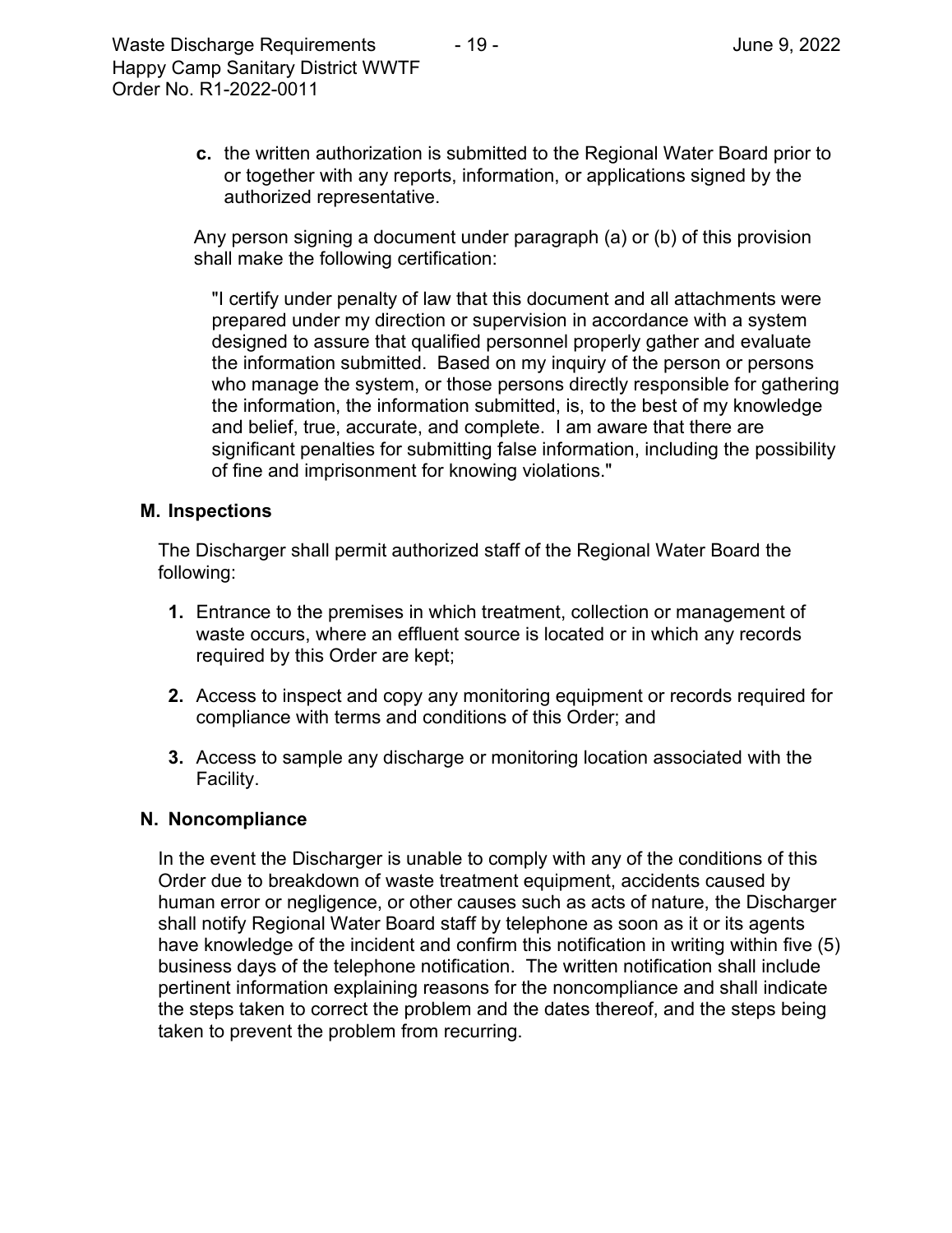Waste Discharge Requirements  $\frac{1}{20}$  - 20 -  $\frac{1}{20}$  -  $\frac{1}{2022}$ Happy Camp Sanitary District WWTF Order No. R1-2022-0011

## **O. Revision of Requirements**

The Regional Water Board will review this Order periodically and may revise requirements when necessary.

## **P. Operator Certification**

Supervisors and operators of wastewater treatment plants shall possess a certificate of appropriate grade in accordance with title 23, California Code of Regulations, section 3680. The State Water Board may accept experience in lieu of qualification training. In lieu of a properly certified wastewater treatment plant operator, the State Water Board may approve use of a water treatment plant operator of appropriate grade certified by the State Water Board Division of Drinking Water where water reclamation is involved.

The Discharger must always provide a sufficient number of qualified personnel to operate the Facility effectively to achieve the required level of treatment. Qualified personnel must be those meeting requirements of Division 7, Chapter 9 (commencing with Section 13625) of the California Water Code.

## **Q. Adequate Capacity**

If the Discharger's wastewater treatment plant will reach capacity within 4 years, the Discharger shall notify the Regional Water Board. A copy of such notification shall be sent to appropriate local elected officials, local permitting agencies, and the press. Factors to be evaluated in assessing reserve capacity shall include, at a minimum, (1) comparison of the wet weather design flow with the highest daily flow, and (2) comparison of the average dry weather design flow with the lowest 30-day flow. The Discharger shall demonstrate that adequate steps are being taken to address the capacity problem. The Discharger shall submit a technical report to the Regional Water Board showing how flow volumes will be prevented from exceeding capacity, or how capacity will be increased, within 120 days after providing notification to the Regional Water Board, or within 120 days after receipt of Regional Water Board notification, that the Facility will reach capacity within 4 years. The time for filing the required technical report may be extended by the Regional Water Board. An extension of 30 days may be granted by the Executive Officer, and longer extensions may be granted by the Regional Water Board itself (title 23, Cal. Code of Regs., section 2232).

## **R. Special Study to Evaluate the Potential Impact to Surface Water and Groundwater**

The Discharger shall conduct an evaluation to confirm that the discharge of treated municipal wastewater from the Facility to the percolation ponds complies with the groundwater limitations set forth in section VII.A. of this Order, and does not threaten the beneficial uses of Indian Creek and the Klamath River.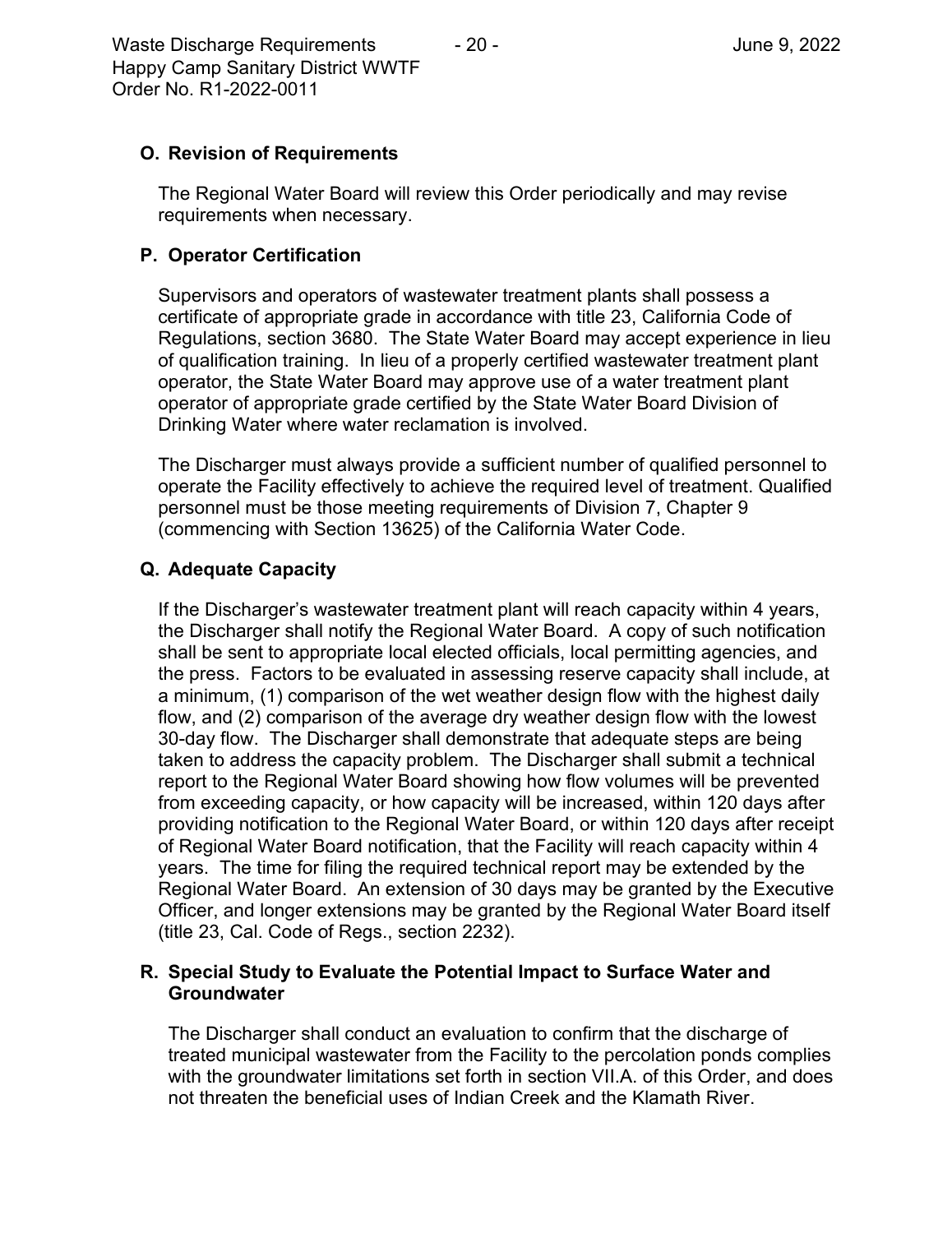At a minimum, the evaluation must include preparation and submission of a scope of work that describes the proposed investigative work to be undertaken, a final work plan that includes work tasks and milestones to complete the evaluation, and a final report that presents the results and conclusion of the evaluation. In the event that the final report concludes that the percolation pond discharge is not attaining groundwater limitations, or threatens the beneficial uses of Indian Creek or the Klamath River, the Discharger shall submit a work plan with a proposed compliance schedule to bring the discharge into compliance as soon as practicable.

The scope of work shall be submitted to the Regional Water Board Executive Officer for approval **within 24 months after Order adoption**. The final work plan shall be submitted for approval by the Regional Water Board Executive Officer **within 12 months after approval of the preliminary scope of work**.

#### **S. Disaster Preparedness Assessment Report and Action Plan**

Natural disasters, extreme weather events, sea level rise, and shifting precipitation patterns, some of which are projected to intensify due to climate change, have significant implications for wastewater treatment and operations. Some natural disasters are expected to become more frequent and extreme according to the current science on climate change. In order to ensure that Facility operations are not disrupted, compliance with conditions of this Order are achieved, and receiving waters are not adversely impacted by permitted and unpermitted discharges, the Discharger shall submit a Disaster Preparedness Assessment Report and Action Plan to the Regional Water Board by **December 1, 2024**, for Executive Officer review and approval.

The Discharger shall: (1) conduct an assessment of the wastewater treatment facility, operations, collection, and discharge systems to determine areas of short and long-term vulnerabilities related to natural disasters and extreme weather, and other conditions projected by climate change science, if applicable; the assessment shall consider, as applicable, impacts to plant operations due to changing influent and receiving water quality, storm surges, fires, floods, earthquakes, back-to-back severe storms, and other extreme conditions that pose a risk to plant operations and water quality; (2) identify control measures needed to protect, improve, and maintain wastewater infrastructure, waste discharge compliance, and receiving water quality in the event of a natural disaster or, if applicable, under conditions resulting from climate change; (3) develop a schedule to implement necessary control measures. Control measures shall include, but are not limited to, emergency procedures, contingency plans, alarm/notification systems, training, backup power and equipment, and the need for planned mitigations to ameliorate potential risks associated with extreme weather events and changing conditions resulting from climate change; and (4) implement the necessary control measures per the approved schedule of implementation.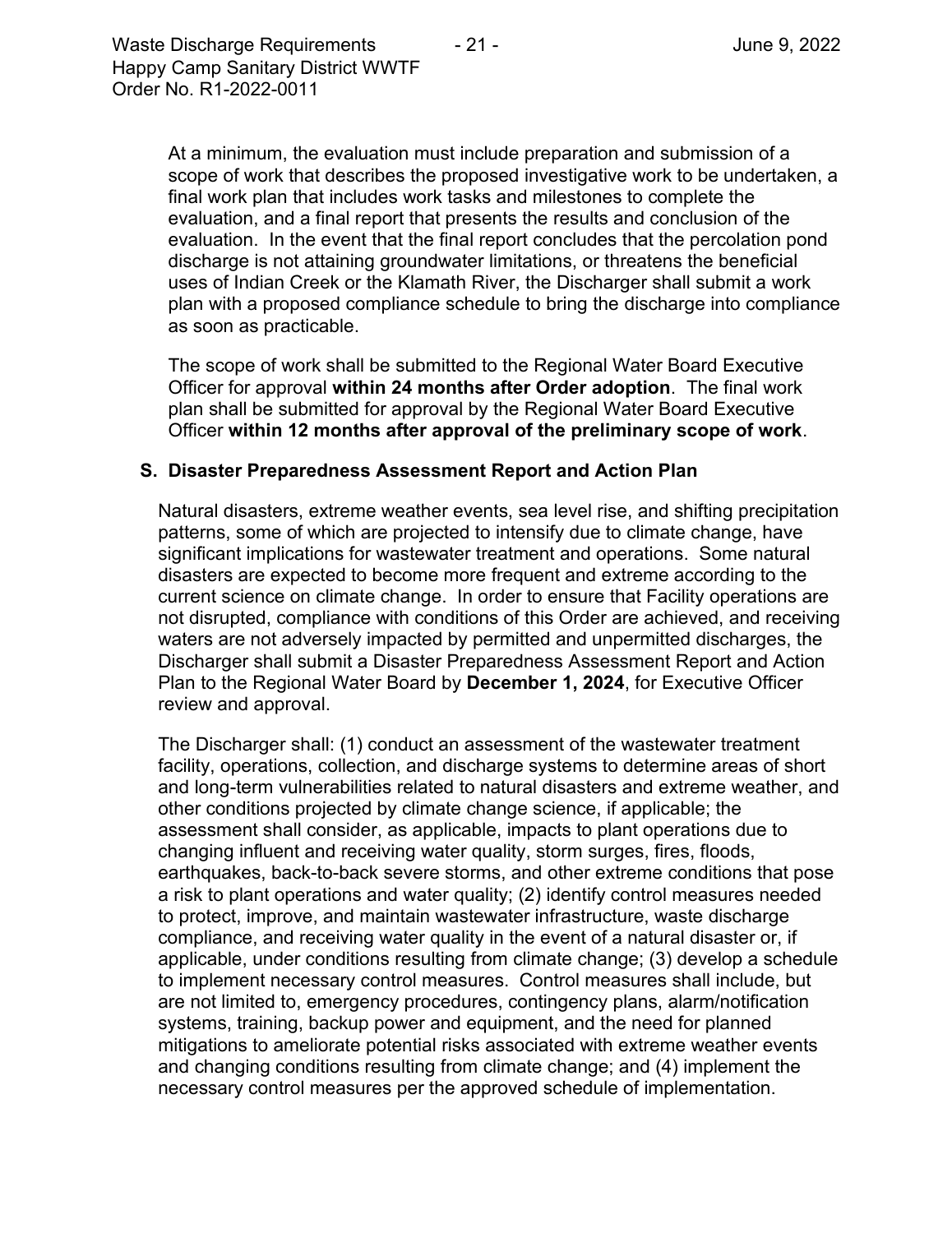Waste Discharge Requirements  $\frac{1}{2}$  - 22 -  $\frac{1}{2}$  -  $\frac{1}{2}$  June 9, 2022 Happy Camp Sanitary District WWTF Order No. R1-2022-0011

## **IX. COMPLIANCE DETERMINATION**

Compliance with this Order will be determined as specified below.

## **A. Multiple Sample Data**

When determining compliance with an average effluent limitation, and more than one sample result is available, the Discharger shall compute the arithmetic mean unless the data set contains one or more reported determinations of "Detected, but Not Quantified" (DNQ) or "Not Detected" (ND). In those cases, the Discharger shall compute the median in place of the arithmetic mean in accordance with the following procedure:

- **1.** The data set shall be ranked from low to high, ranking the ND concentrations lowest, DNQ determinations next, followed by quantified values (if any). The order of the individual ND and DNQ determinations is not important.
- **2.** The median value of the data set shall be determined. If the data set has an odd number of data points, then the median is the middle value. If the data set has an even number of data points, the median is the average of the two middle values, unless one or both of the points are ND or DNQ, in which case a value of zero shall be used for the ND or DNQ value in the median calculation for compliance purposes only. Using a value of zero for DNQ or ND samples does not apply when performing reasonable potential or antidegradation analyses.

## **B. Monthly Average Dry Weather Flow**

Compliance with the monthly average dry weather flow prohibition in section III.I of this Order will be determined once each month by evaluating all flow data collected in the corresponding calendar month. The flow through the Facility, measured daily and averaged monthly, must be 0.32 mgd or less, during dry weather conditions, for the month in any calendar year with the lowest average monthly flow.

## **C. Average Weekly Effluent Limitation (AWEL)**

- **1.** The arithmetic mean of all samples collected in a calendar week, calculated as the sum of all samples in a calendar week divided by the number of samples. If only one sample is collected in a calendar week, that sample result will constitute the weekly average and daily maximum results for the purpose of determining compliance with effluent limitations.
- **2.** If the average of daily discharges over a calendar week exceeds the AMEL for a given parameter, this will represent a single violation, though the Discharger will be considered out of compliance for each day of that week for that parameter (e.g., resulting in 7 days of non-compliance in a 7-day week).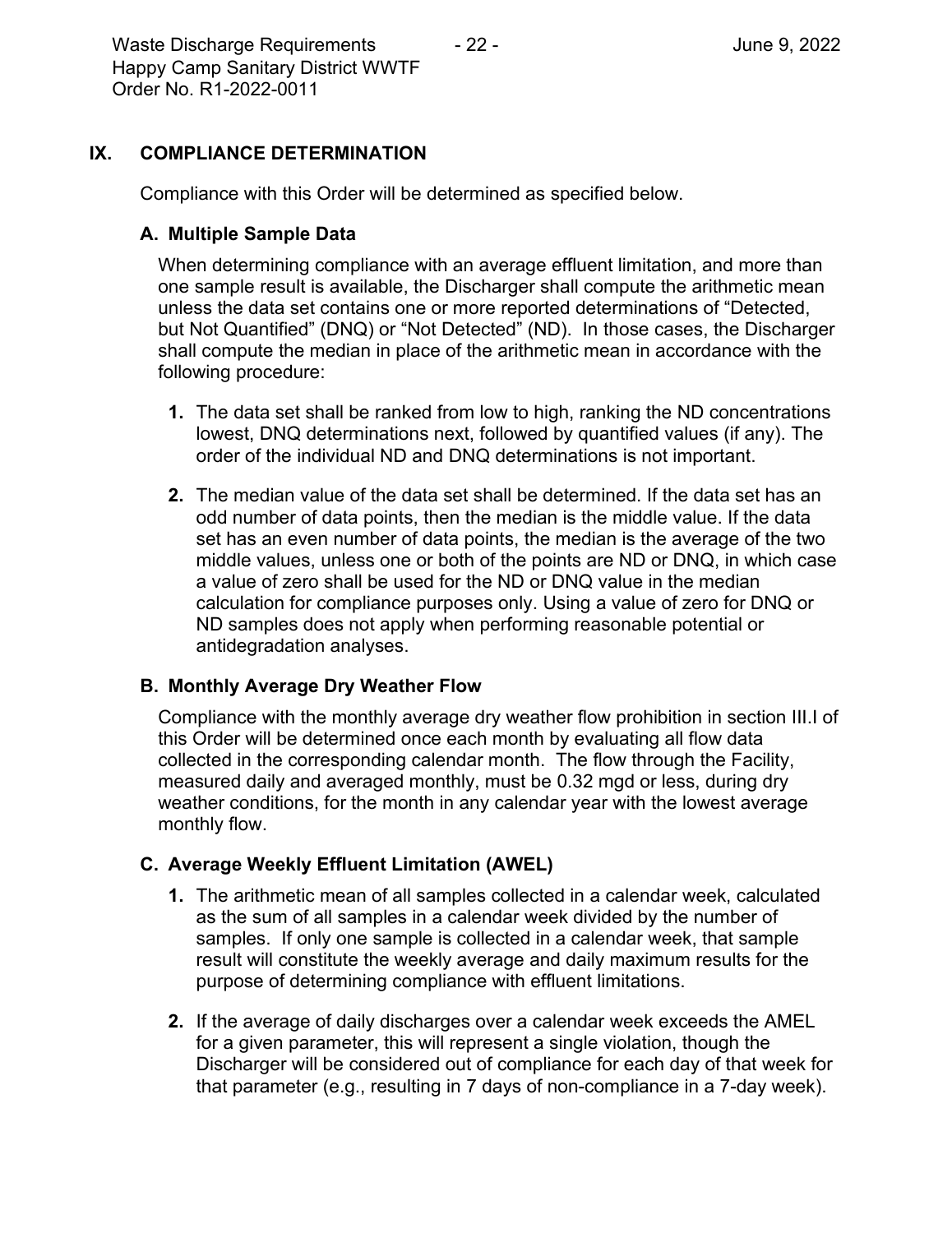If only a single sample is taken during the calendar week and the analytical results for that sample exceeds the AMEL, the Discharger will be considered out of compliance for that calendar week. The Discharger will only be considered out of compliance for days when the discharge occurs. For any one calendar week during which no sample (daily discharge) is taken, no compliance determination can be made for that calendar week.

## **D. Maximum Daily Effluent Limitation (MDEL)**

If a discharge (or when applicable, the median determined by subsection A, above, for multiple sample data of a daily discharge) exceeds the MDEL for a given parameter, the Discharger will be considered out of compliance for that parameter for that one day only within the reporting period. For any one day during which no sample is taken, no compliance determination can be made for that day.

## **E. Instantaneous Minimum Effluent Limitations**

If the analytical result of a single grab sample is lower than the instantaneous minimum effluent limitation for a parameter, the Discharger will be considered out of compliance for that parameter for that single sample. Non-compliance for each sample will be considered separately (e.g., the results of two grab samples taken within a calendar day that both are lower than the instantaneous minimum effluent limitation would result in two instances of non-compliance with the instantaneous minimum effluent limitation).

## **F. Instantaneous Maximum Effluent Limitations**

If the analytical result of a single grab sample is higher than the instantaneous maximum effluent limitation for a parameter, the Discharger will be considered out of compliance for that parameter for that single sample. Non-compliance for each sample will be considered separately (e.g., the results of two grab samples taken within a calendar day that both exceed the instantaneous maximum effluent limitation would result in two instances of non-compliance with the instantaneous maximum effluent limitation).

## **G. Bacteriological Limitations**

The median is the central tendency concentration of the pollutant. The data set shall be ranked from low to high, ranking the ND concentrations lowest, DNQ determinations next, followed by quantified values. The order of the individual ND and DNQ determinations is not important. The median value is determined based on the number of data points in the data set. If the data set has an odd number of data points, then the median is the middle value. If the data set has an even number of data points, the median is the average of the two middle values, unless one or both points are ND or DNQ, in which case the median value shall be the lower of the two middle data points. DNQ is lower than a detected value, and ND is lower than DNQ.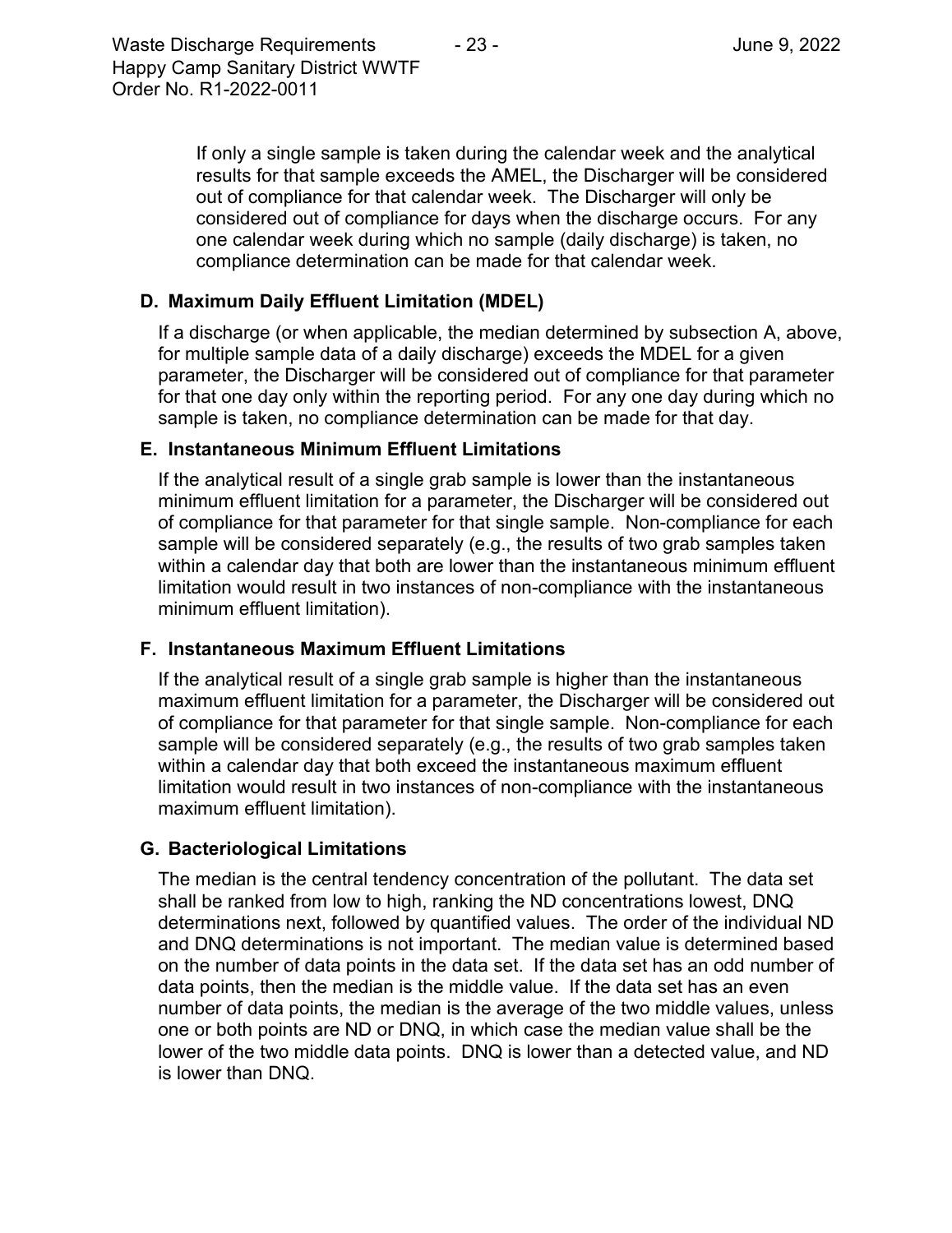Waste Discharge Requirements - 25 - The Society of the United States Discharge Requirements Happy Camp Sanitary District WWTF Order No. R1-2022-0011



## **ATTACHMENT A - GENERAL LOCATION MAP**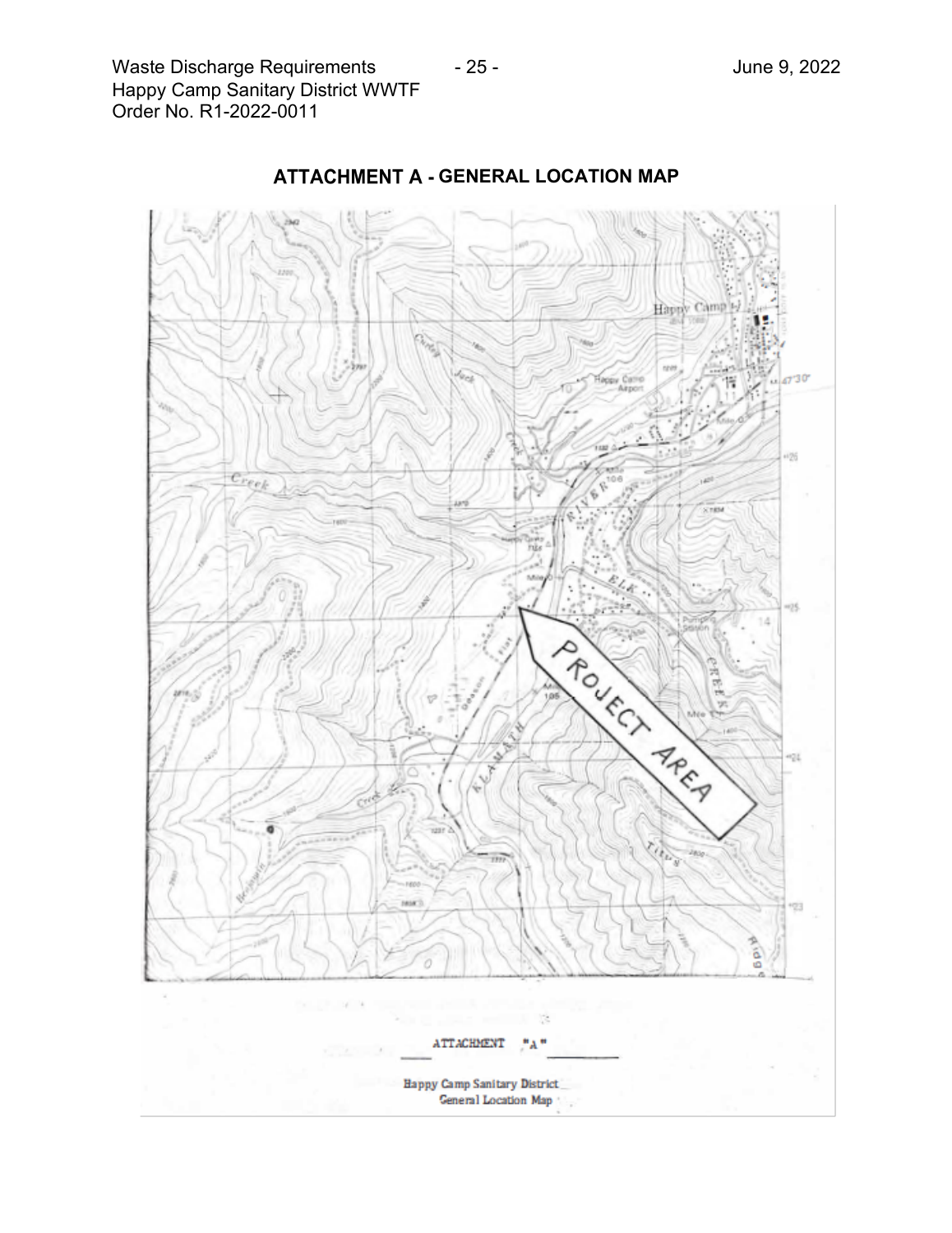## **ATTACHMENT B - FACILITY SERVICE AREA**

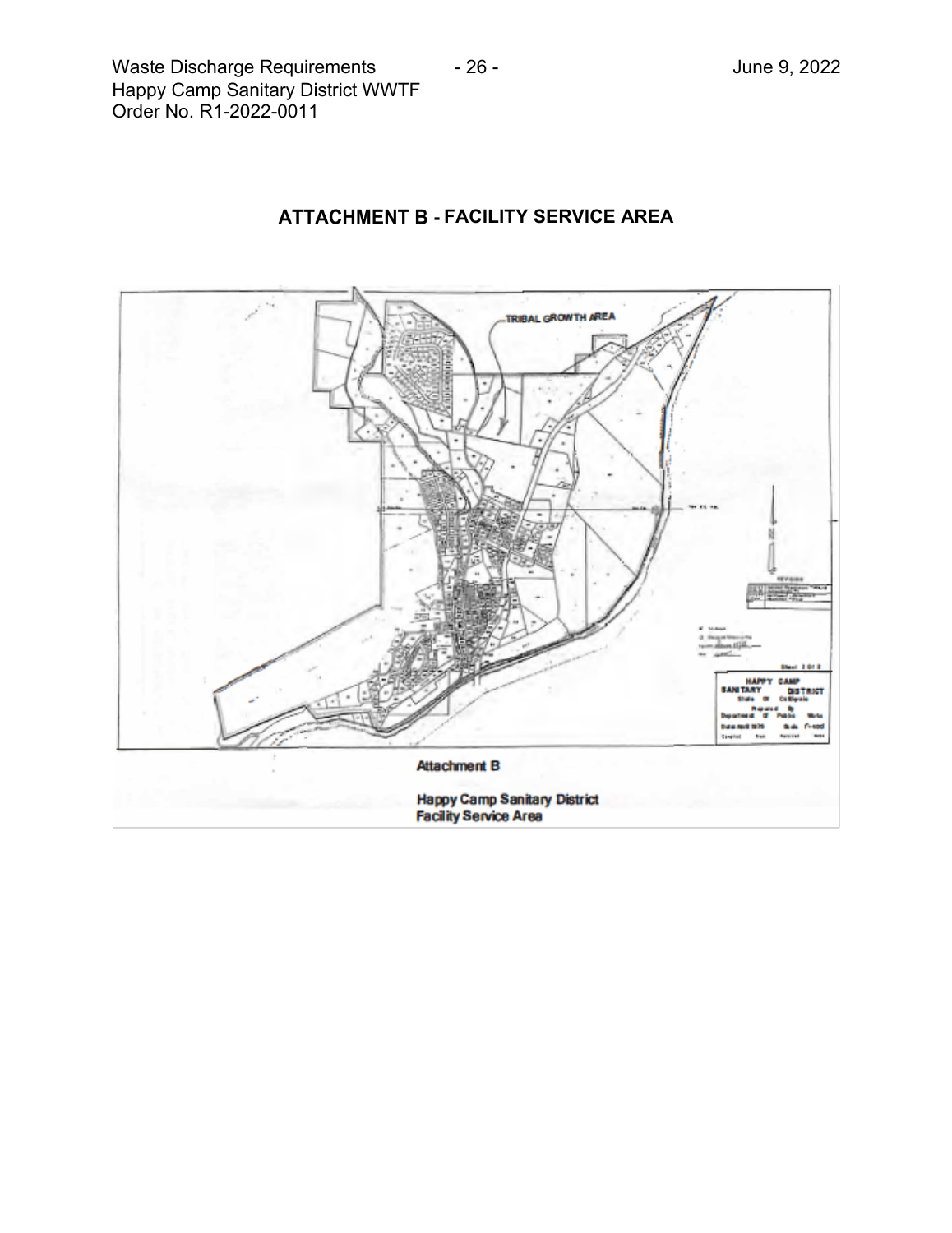

## **ATTACHMENT C - FACILITY DESIGN LAYOUT**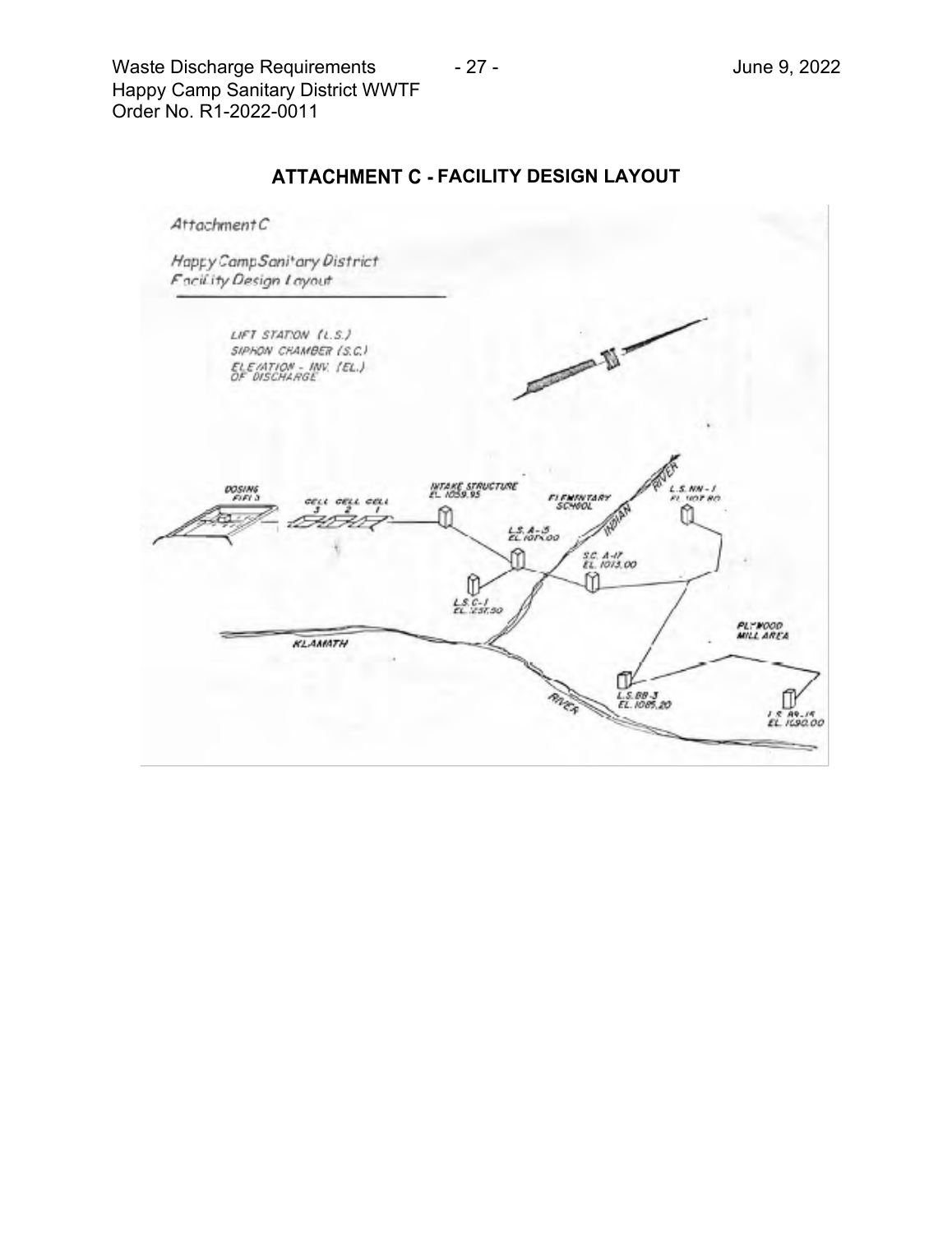## **MONITORING AND REPORTING PROGRAM NO. R1-2022-0011**

This MRP is issued pursuant to California Water Code (Water Code) section 13267 which authorizes the Regional Water Quality Control Board (Regional Water Board) to require technical and monitoring reports. The technical and monitoring reports required by this Order are necessary to ensure compliance with the Order No. R1- 2022-0011 and to protect human health and waters of the state. The costs of the technical or monitoring reports required by this Order bear a reasonable relationship to the need for these reports and the benefit to be gained by these reports.

This MRP establishes monitoring and reporting requirements, which are necessary to assure the discharges of waste that could impact water quality complies with waste discharge requirements and water quality objectives. This MRP may be modified, as necessary by the Regional Water Board Executive Officer. Pursuant to Water Code section 13268, failure to submit the report(s) as described by this Order is a misdemeanor and may subject the Discharger to an administrative civil liability if the reports are not received by the deadline.

## **I. GENERAL MONITORING PROVISONS**

#### **A. Wastewater Monitoring Provision**

Composite samples may be taken by a proportional sampling device or by grab samples composited in proportion to flow. In compositing grab samples, the sampling interval shall not exceed 1 hour.

## **B. Supplemental Monitoring Provision**

If the Discharger monitors any pollutant more frequently than required by this Order, the results of this monitoring shall be included in the calculation and reporting of the data submitted in the monthly and annual self-monitoring reports.

## **C. Laboratory Certification**

Laboratories analyzing monitoring samples shall be certified by the State of California Environmental Laboratory Accreditation Program (ELAP), in accordance with Water Code section 13176, and must include quality assurance/quality control data with their reports. The Discharger may analyze pollutants with short hold times (e.g., pH, chlorine residual, etc.) with field equipment or its on-site laboratory provided that the Discharger has written standard operating procedures (SOPs) that identify quality assurance/quality control procedures to be followed to ensure accurate results. The Discharger shall keep a manual onsite containing the steps followed in this program and must demonstrate sufficient capability to adequately perform these field tests (e.g., qualified and trained employees, properly calibrated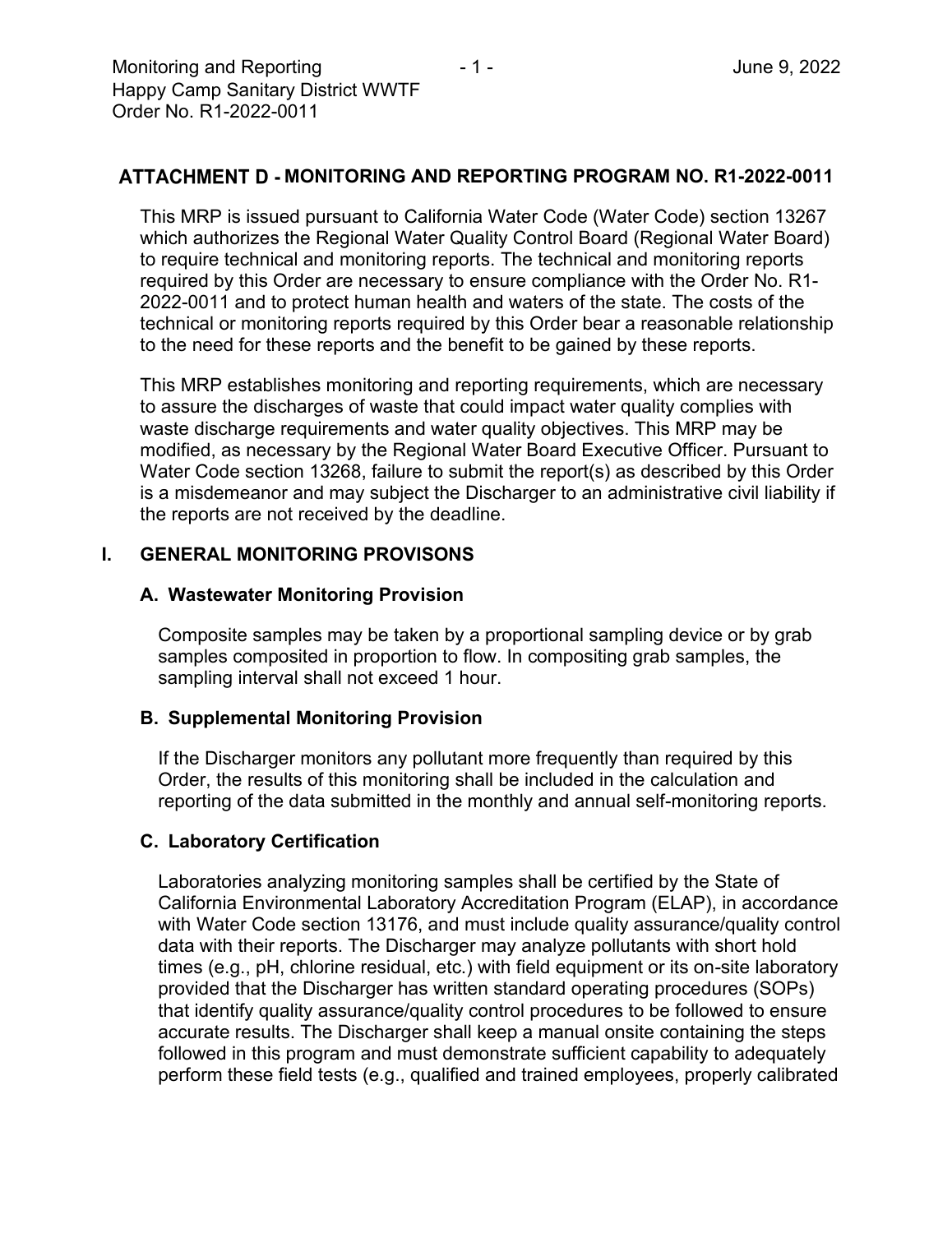and maintained field instruments). The program shall conform to approved guidelines or procedures (i.e., U.S. EPA, Standard Methods, etc.).

## **D. Minimum Levels**

Compliance and reasonable potential monitoring analyses shall be conducted using commercially available and reasonably achievable detection limits that are lower than the applicable effluent limitation. If no minimum level (ML) value is below the effluent limitation, the lowest ML shall be selected as the reporting level (RL).

## **E. Monitoring Equipment Provision**

All monitoring and analysis instruments and devices used by the Discharger to fulfill this MRP shall be properly maintained and calibrated as recommended by the manufacturer to ensure their continued accuracy. All flow measurement devices shall be calibrated no less than the manufacturer's recommended intervals or one-year intervals (whichever comes first), to ensure continued accuracy of the devices.

## **F. Sample Documentation**

All samples shall be representative of the volume and nature of the discharge or matrix of material sampled. The name of the sampler, sample type (grab or composite), time, date, location, bottle type, and any preservative used for each sample shall be recorded on the sample chain of custody form. The chain of custody form must also contain all custody information including date, time, and to whom samples were relinquished. If composite samples are collected, the basis for sampling (time or flow weighted) shall be approved by Regional Water Board staff.

## **G. Field Test Instruments**

Field test instruments (such as those used to test pH, dissolved oxygen, and electrical conductivity) may be used provided that they are used by an ELAP certified laboratory or:

- **1.** The user is trained in proper use and maintenance of the instruments;
- **2.** The instruments are field calibrated prior to monitoring events at the frequency recommended by the manufacturer;
- **3.** Instruments are serviced by the manufacturer or authorized representative at the recommended frequency; and
- **4.** Field calibration reports are maintained and available for at least three years.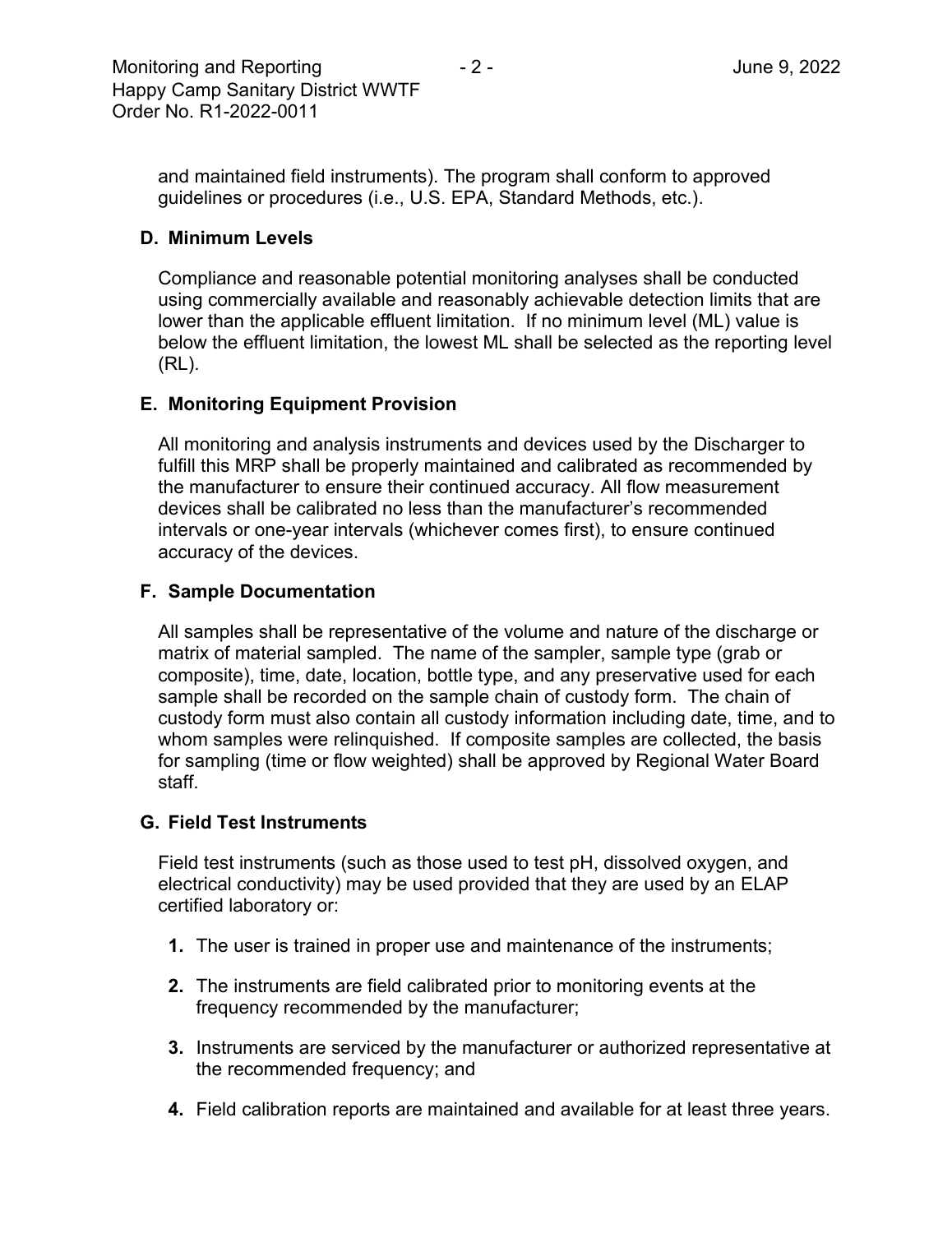## **H. Duplicative Monitoring Requirements**

If monitoring requirements listed below duplicate existing monitoring requirements under other orders including WDRs or waivers of WDRs, then duplication of sampling and monitoring activities are not required if the monitoring activity satisfies the requirements of this MRP. In addition to submitting the results under another order, the results shall be submitted in the reports required by this MRP.

## **I. Approved Test Methods**

All monitoring must be conducted using approved test methods or other test methods specified in this MRP.

## **J. Sampling Method**

Collecting composite samples is acceptable in most cases. Due to short holding times, bacteriological samples must be grab samples.

## **II. MONITORING LOCATIONS**

The Discharger shall establish the following monitoring locations identified in Table E-1 to demonstrate compliance with the discharge prohibitions, discharge specifications, and other requirements in this Order:

| <b>Discharge</b><br><b>Point</b><br><b>Name</b> | <b>Monitoring</b><br>Location<br><b>Name</b> | <b>Monitoring Location Description</b>                                                       |
|-------------------------------------------------|----------------------------------------------|----------------------------------------------------------------------------------------------|
|                                                 | <b>INF-001</b>                               | Influent flume and sensor located at or prior to<br>headworks.                               |
|                                                 | <b>EFF-001</b>                               | Effluent monitoring location at aeration basins.                                             |
| 001                                             | EFF-002                                      | Effluent monitoring location following treatment prior to<br>discharge to percolation ponds. |
|                                                 | <b>PERC-001</b>                              | Visual observation of percolation ponds.                                                     |

## **Table E-1. Monitoring Station Locations**

## **III. MONITORING REQUIREMENTS**

## **A. Influent**

The Discharger shall measure and record the volume of influent wastewater and monitor influent at Monitoring Location INF-001 as follows: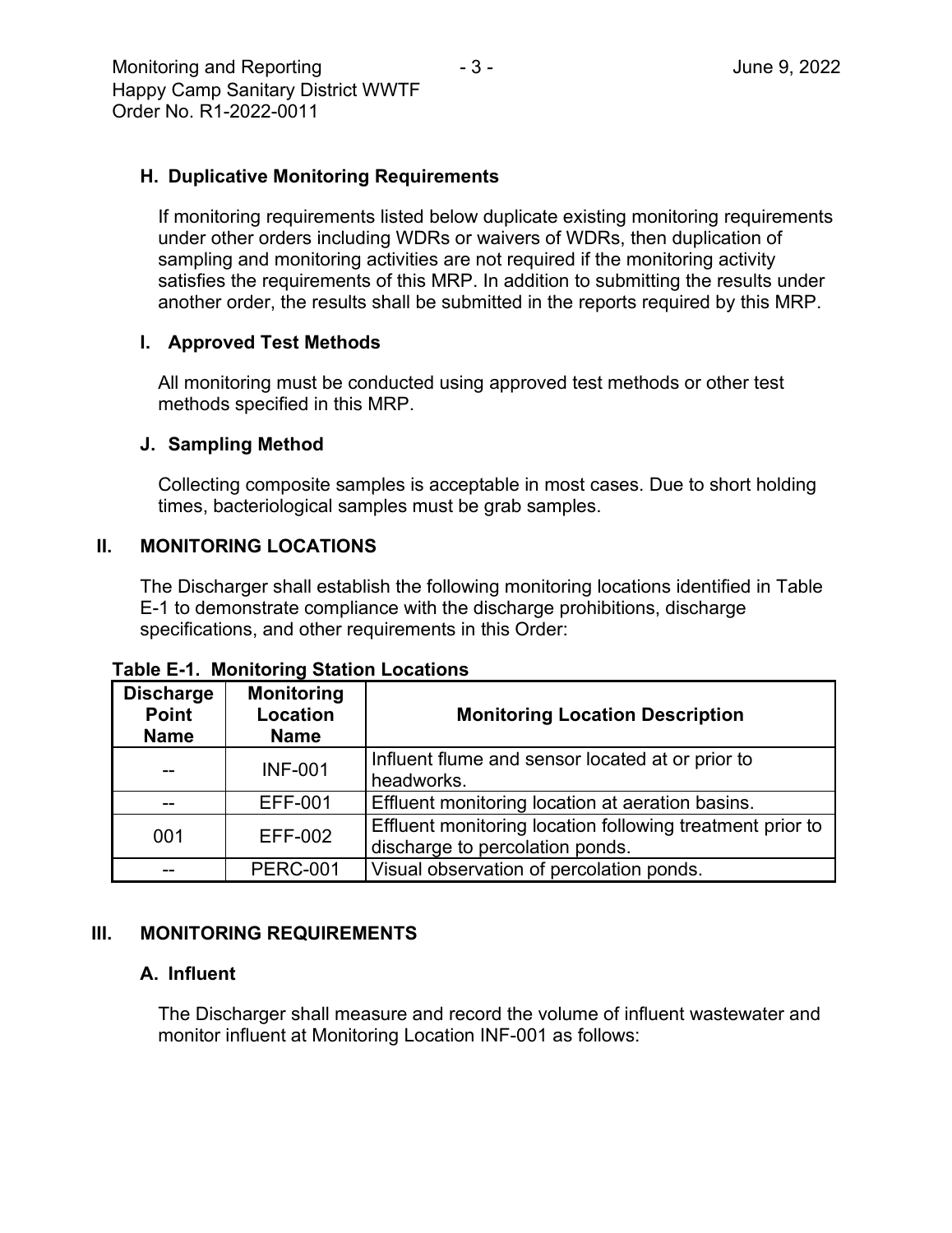|  |  |  | Table E-2. Influent Flow - Monitoring Location INF-001 |
|--|--|--|--------------------------------------------------------|
|--|--|--|--------------------------------------------------------|

| <b>Parameter</b>                                         | <b>Units</b> | <b>Sample Type</b> | <b>Minimum</b><br><b>Sampling</b><br><b>Frequency</b> |
|----------------------------------------------------------|--------------|--------------------|-------------------------------------------------------|
| Flow (Daily, Monthly<br>Average)                         | mgd          | <b>Flow Sensor</b> | Continuous                                            |
| <b>Biochemical Oxygen</b><br>Demand (5-day $@$ 20 $°C$ ) | mg/L         | Grab               | Monthly                                               |
| <b>Total Suspended Solids</b>                            | mg/L         | Grab               | Monthly                                               |

## **B. Aeration Basins**

The Discharger shall monitor the Aeration Basins at Monitoring Location EFF-001 as follows:

| <b>Parameter</b>      | <b>Units</b> | <b>Sample Type</b> | <b>Minimum</b><br><b>Sampling</b><br><b>Frequency</b> |
|-----------------------|--------------|--------------------|-------------------------------------------------------|
| Freeboard             | $0.1$ feet   | Measurement        | Daily                                                 |
| <b>Berm Condition</b> | ---          | Observation        | Monthly                                               |

#### **C. Effluent**

The Discharger shall measure and record the volume of effluent wastewater and monitor treated effluent at Monitoring Location EFF-002 as follows:

| <b>Parameter</b>                                         | <b>Units</b>      | <b>Sample Type</b> | <b>Minimum</b><br><b>Sampling</b><br><b>Frequency</b> |
|----------------------------------------------------------|-------------------|--------------------|-------------------------------------------------------|
| Flow (Daily, Monthly<br>Average)                         | Mgd               | <b>Flow Sensor</b> | Continuous                                            |
| <b>Biochemical Oxygen</b><br>Demand (5-day $@$ 20 $°C$ ) | mg/L              | Grab               | Monthly                                               |
| <b>Total Suspended Solids</b>                            | mg/L              | Grab               | Monthly                                               |
| <b>Settleable Solids</b>                                 | m/L               | Grab               | Monthly                                               |
| pH                                                       | Standard<br>Units | Grab               | Monthly                                               |

**Table E-4. Effluent Monitoring – Monitoring Location EFF-002**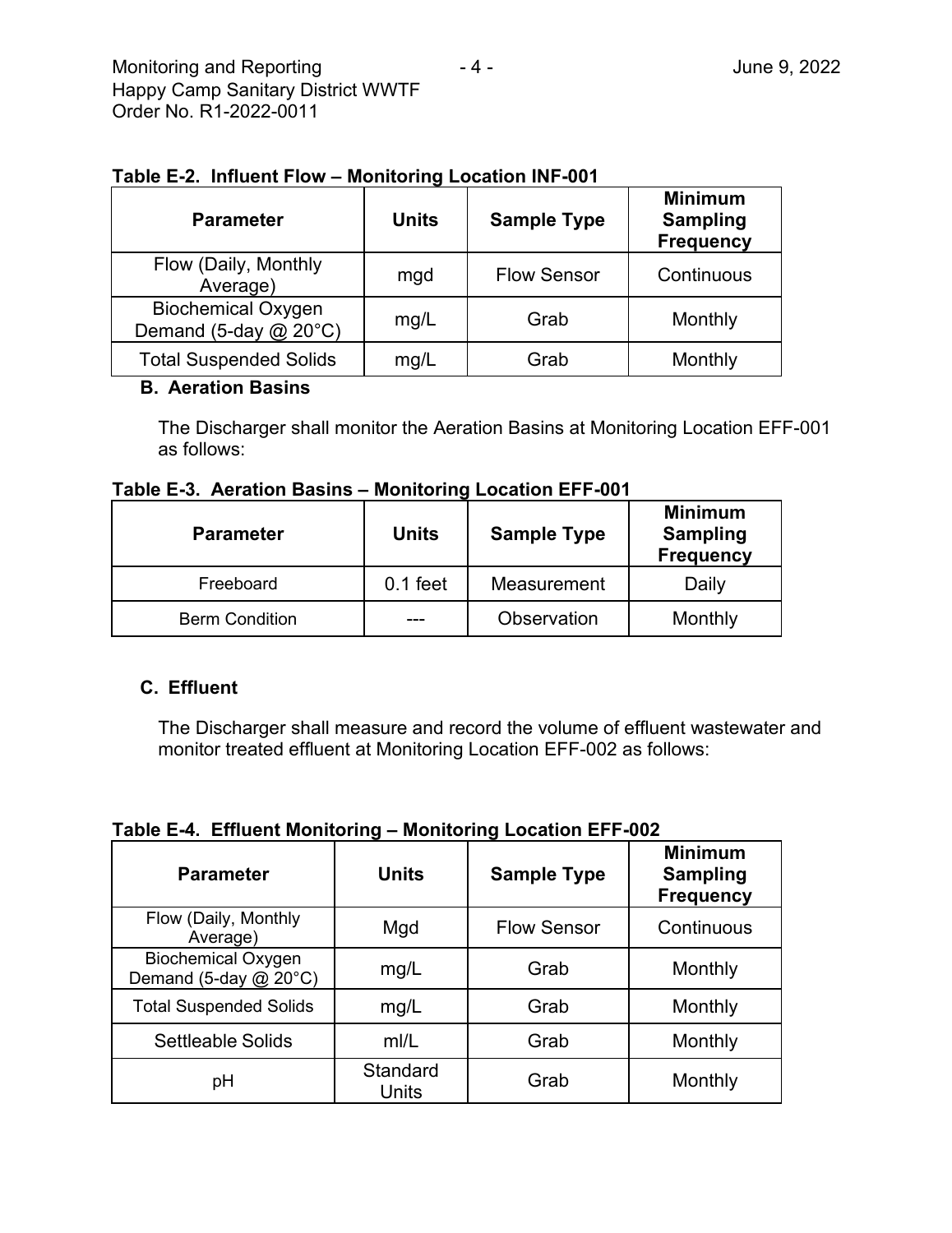| <b>Parameter</b>              | <b>Units</b> | <b>Sample Type</b> | <b>Minimum</b><br><b>Sampling</b><br><b>Frequency</b> |
|-------------------------------|--------------|--------------------|-------------------------------------------------------|
| Nitrogen, Nitrate (as N)      | mg/L         | Grab               | Monthly                                               |
| Nitrogen, Total (as N)        | mg/L         | Grab               | Monthly                                               |
| <b>Total Dissolved Solids</b> | Mg/L         | Grab               | Monthly                                               |

## **D. Percolation Pond Monitoring**

The Discharger shall monitor percolation pond discharge PERC-001 as described in Table E-5:

|  |  | Table E-5. Percolation Pond Monitoring - Monitoring Location PERC-001 |
|--|--|-----------------------------------------------------------------------|
|  |  |                                                                       |

| <b>Parameter</b>      | <b>Units</b> | <b>Sample Type</b> | <b>Minimum Sampling</b><br><b>Frequency</b> |
|-----------------------|--------------|--------------------|---------------------------------------------|
| Freeboard             | $0.1$ feet   | Measured           | Daily                                       |
| Odors                 | ---          | <b>Observation</b> | Daily                                       |
| <b>Berm Condition</b> | ---          | Observation        | Monthly                                     |

**A. Wet-Weather Percolation Pond Requirements.** When stored effluent reaches 85 percent of total storage capacity, the Discharger shall submit a report, on a monthly basis, detailing contingency measures taken to ensure adequate and safe freeboard within all storage ponds and to minimize the potential for needing to use the percolation pond for disposal.

## **E. Groundwater Monitoring**

Following installation of groundwater monitoring wells, the Discharger shall monitor groundwater in the groundwater monitoring wells as described in Table E-6:

## **Table E-6. Groundwater Monitoring – Analytes and Frequency**

| <b>Parameter</b>                | <b>Units</b> | <b>Sample Type</b> | <b>Minimum Sampling</b><br><b>Frequency</b> |
|---------------------------------|--------------|--------------------|---------------------------------------------|
| Depth to Groundwater            | $0.01$ feet  | Measured           | Monthly                                     |
| <b>Total Coliform Organisms</b> | MPN/100mL    | Grab               | Quarterly                                   |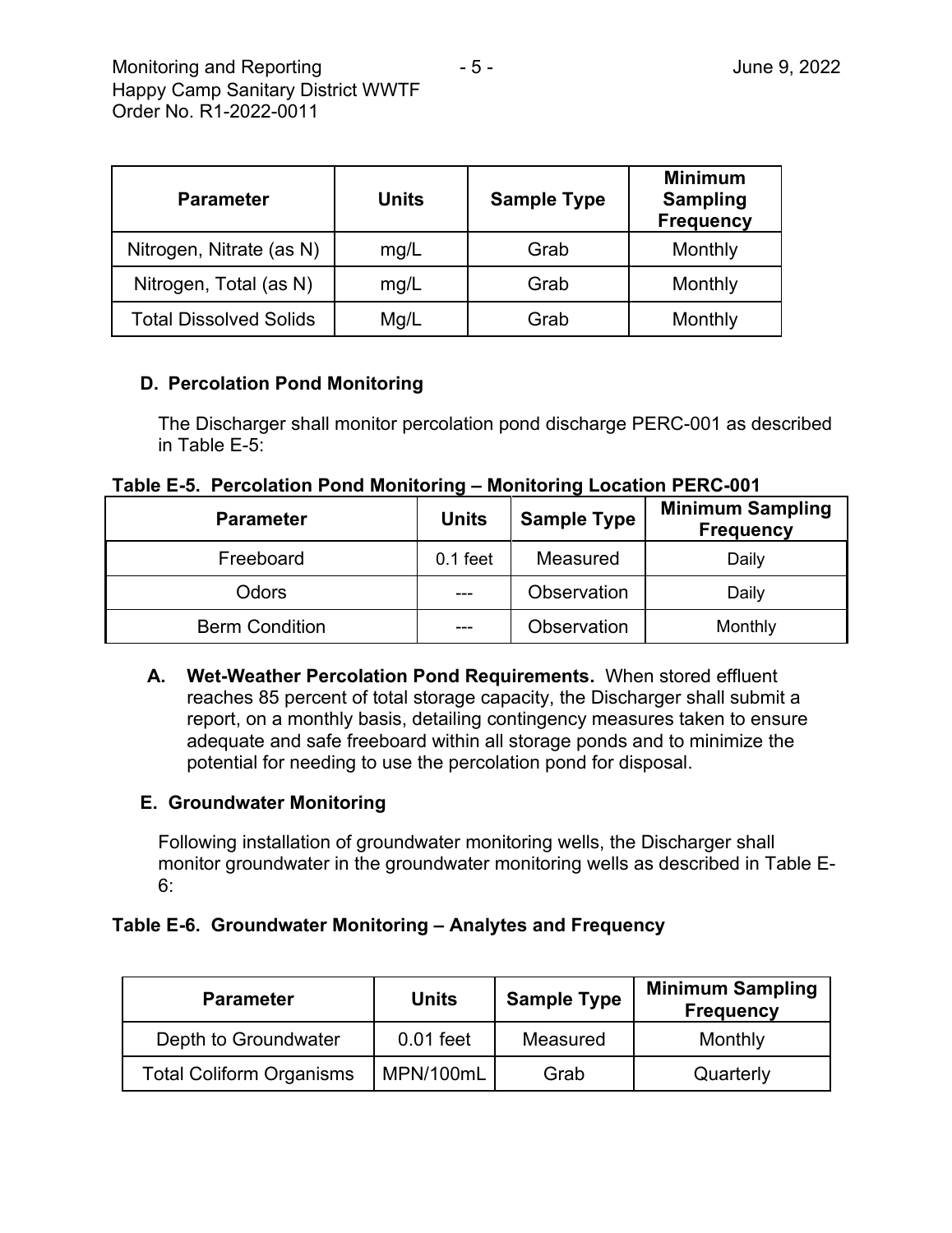| <b>Parameter</b>              | <b>Units</b> | <b>Sample Type</b> | <b>Minimum Sampling</b><br><b>Frequency</b> |
|-------------------------------|--------------|--------------------|---------------------------------------------|
| Nitrogen, Total (as N)        | mg/L         | Grab               | Quarterly                                   |
| Nitrogen, Nitrate (as N)      | mg/L         | Grab               | Quarterly                                   |
| <b>Total Dissolved Solids</b> | mg/L         | Grab               | Quarterly                                   |

## **IV. REPORTING REQUIREMENTS**

## **A. Self-Monitoring Reports (SMRs)**

- **1.** The Discharger shall submit monthly SMRs including the results for all monitoring specified in this MRP. If the Discharger monitors any pollutant more frequently than required by this Order, the results of this monitoring shall be included in the calculations and reporting of the data submitted in the SMR.
- **2.** Monthly SMRs shall be submitted by the first day of the second calendar month, following the month of sampling. All monitoring results shall include complete laboratory data sheets for each analysis and be submitted in conjunction with the monthly SMR. Annual summary reports shall be submitted by March 1st each year.
- **3.** Monitoring periods for all required monitoring shall be completed according to the following schedule:

| <b>Sampling</b><br><b>Frequency</b> | <b>Monitoring Period Begins On</b>                                                                                                    | <b>Monitoring Period</b>                                                                                                          |
|-------------------------------------|---------------------------------------------------------------------------------------------------------------------------------------|-----------------------------------------------------------------------------------------------------------------------------------|
| Daily                               | <b>Order Effective Date</b>                                                                                                           | (Midnight through 11:59 PM) or<br>any 24-hour period that<br>reasonably represents a<br>calendar day for purposes of<br>sampling. |
| Weekly                              | Sunday following order effective<br>date or on order effective date if on<br>a Sunday                                                 | Sunday through Saturday                                                                                                           |
| Monthly                             | First day of calendar month<br>following order effective date or on<br>order effective date if that date is<br>first day of the month | 1 <sup>st</sup> day of calendar month<br>through last day of calendar<br>month                                                    |

**Table E-7. Monitoring Periods and Reporting Schedule**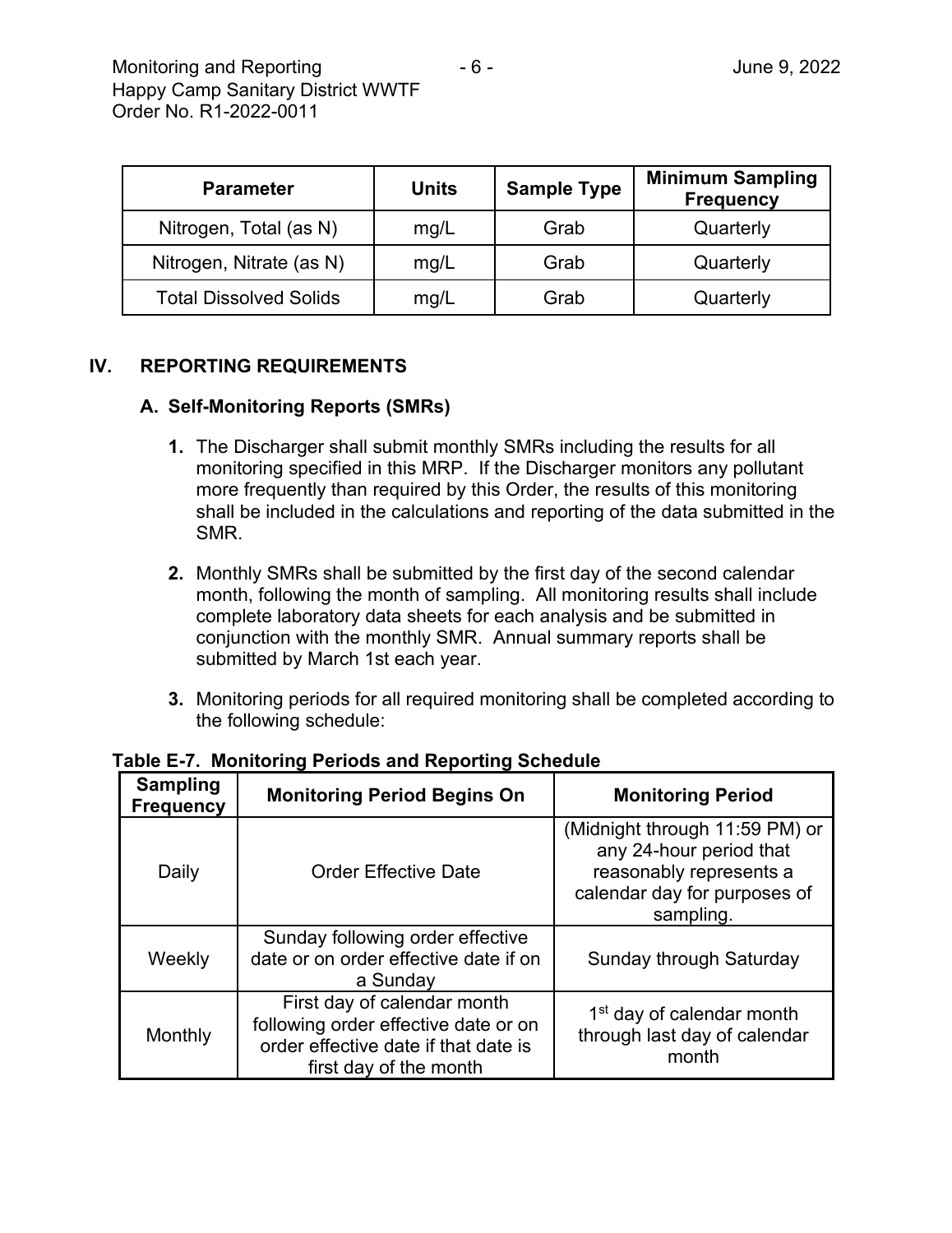| <b>Sampling</b><br><b>Frequency</b> | <b>Monitoring Period Begins On</b>                                                               | <b>Monitoring Period</b>                                                                         |
|-------------------------------------|--------------------------------------------------------------------------------------------------|--------------------------------------------------------------------------------------------------|
| Quarterly                           | Closest of January 1, April 1, July 1,<br>or October 1 following (or on) order<br>effective date | January through March<br>April through June<br>July through September<br>October through January |
| Annually                            | January 1 following (or on) order<br>effective date                                              | January 1 through December 31                                                                    |

- **4.** The Discharger shall report with each sample result the applicable ML, the RL and the current MDL, as determined by the procedure in Standard Methods.
- **5.** The Discharger shall report the results of analytical determinations for the presence of chemical constituents in a sample using the following reporting protocols:
	- **a.** Sample results greater than or equal to the reported ML shall be reported as measured by the laboratory (i.e., the measured chemical concentration in the sample).
	- **b.** Sample results less than the RL, but greater than or equal to the laboratory's MDL, shall be reported as "Detected, but Not Quantified," or DNQ. The estimated chemical concentration of the sample shall also be reported.

For the purposes of data collection, the laboratory shall write the estimated chemical concentration next to DNQ as well as the words "Estimated Concentration" (may be shortened to "Est. Conc."). The laboratory may, if such information is available, include numerical estimates of the data quality for the reported result. Numerical estimates of data quality may be percent accuracy (+ a percentage of the reported value), numerical ranges (low to high), or any other means considered appropriate by the laboratory.

- **c.** Sample results less than the laboratory's MDL shall be reported as "Not Detected," or ND.
- **d.** Dischargers are to instruct laboratories to establish calibration standards so that the ML value (or its equivalent if there is differential treatment of samples relative to calibration standards) is the lowest calibration standard. At no time is the Discharger to use analytical data derived from extrapolation beyond the lowest point of the calibration curve.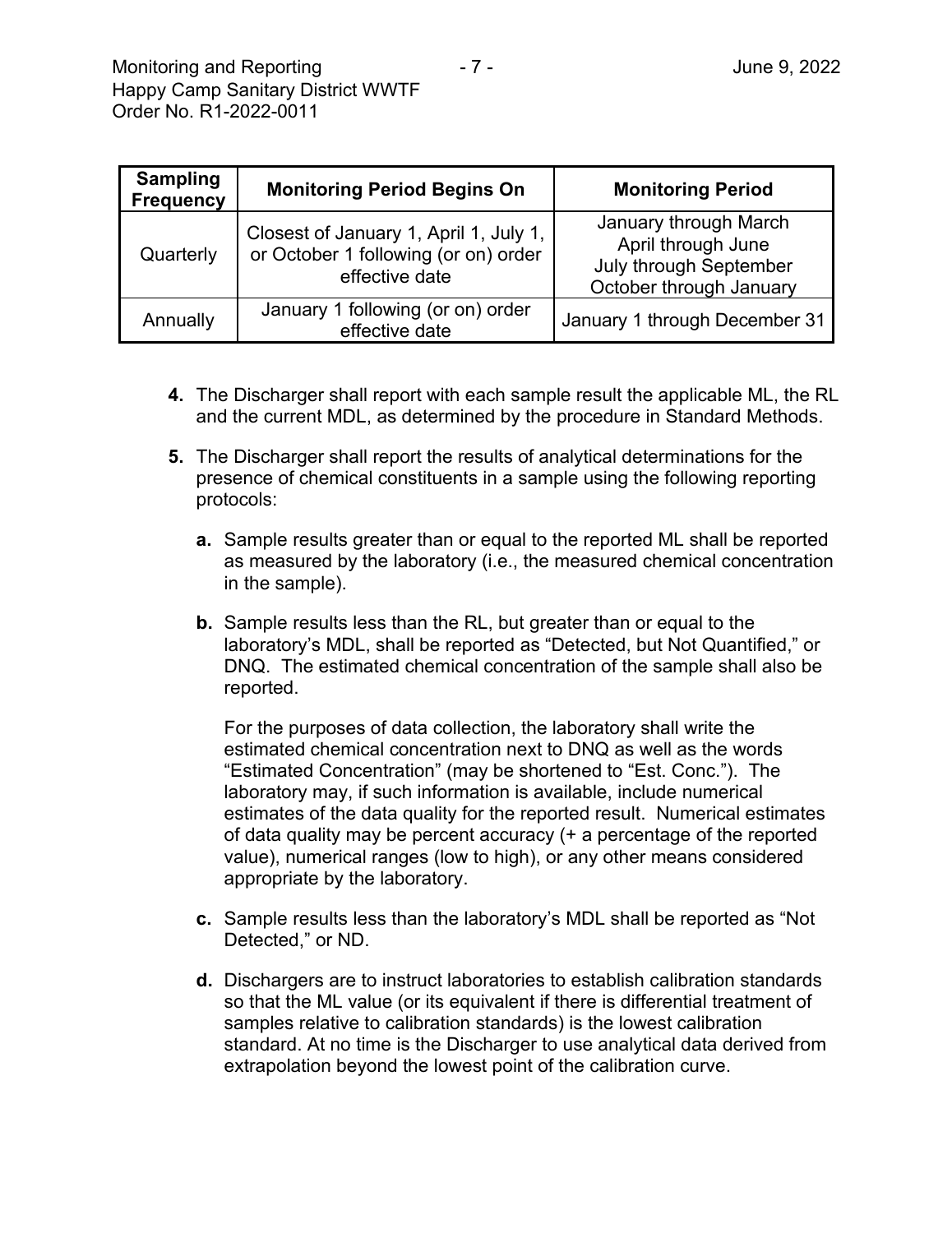- **6.** The Discharger shall submit monthly SMRs in accordance with the following requirements:
	- **a.** The Discharger shall arrange all reported data in a tabular format. The data shall be summarized to clearly illustrate whether the Facility is operating in compliance with effluent limitations and other WDR requirements.
	- **b.** The Discharger shall attach a cover letter to the SMR. The information contained in the cover letter shall clearly identify:
		- i. Facility name and address;
		- ii. WDID number;
		- iii. Applicable period of monitoring and reporting;
	- iv. Violations of the WDRs (identified violations must include a description of the requirement that was violated and a description of the violation);
	- v. Corrective actions taken or planned; and
	- vi. The proposed time schedule for corrective actions.
	- **c.** The Monthly SMRs, Annual Report, and Source Control Activity Report must be submitted to the Regional Water Board, signed and certified as required by the General Provisions, to: NorthCoast@waterboards.ca.gov or on disk (CD or DVD) in a Portable Document Format (PDF) file in lieu of paper-sourced documents. The guidelines for electronic submittal of documents can be found on the [Regional Water Board website](https://www.waterboards.ca.gov/northcoast/publications_and_forms/available_documents/pdf/2014/ECM_Letter-Guidelines.pdf). (https://www.waterboards.ca.gov/northcoast/publications\_and\_forms/avail able\_documents/pdf/2014/ECM\_Letter-Guidelines.pdf)

At any time during the term of this permit, the Regional Water Board may notify the Discharger to electronically submit both technical and Self-Monitoring Reports (SMRs) to the State Water Board's GeoTracker database in searchable Portable Document Format (pdf). In addition, analytical data will be required to be uploaded to the GeoTracker database under a sitespecific global identification number that will be assigned to the Discharger. Information on the GeoTracker database is provided on the State Water [Board website](https://www.waterboards.ca.gov/resources/data_databases/groundwater.html).

([https://www.waterboards.ca.gov/resources/data\\_databases/groundwater.html\)](https://www.waterboards.ca.gov/resources/data_databases/groundwater.html)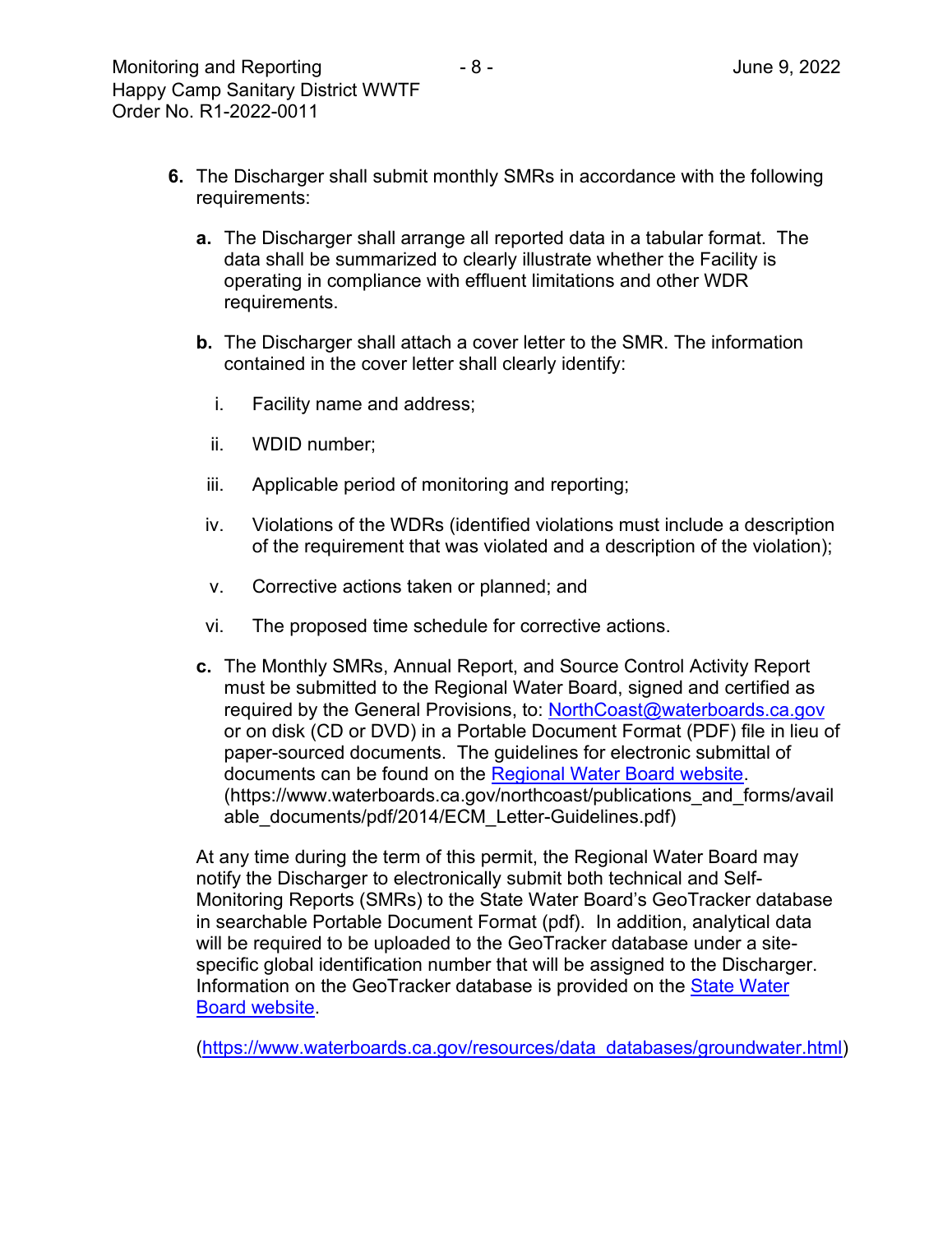- **1. Annual Report**. The Discharger shall submit an annual report, as per section IV.A.6.C, to the Regional Water Board for each calendar year. The report shall be submitted by March 1 of the following year. The report shall, at a minimum, include the following:
	- **a. Monitoring Data Summaries.** Both tabular and, where appropriate, graphical summaries of the monitoring data and disposal records from the previous year. If the Discharger monitors any pollutant more frequently than required by this Order, the results of this monitoring shall be included in the calculation and report of the data submitted in the SMR.
	- **b. Trucked Waste Summaries.** The Discharger shall include trucked waste (i.e., septage or other trucked waste) monitoring data in accordance with a written trucked waste management program approved by the Regional Water Board Executive Officer to demonstrate that accepted trucked wastes are appropriate for discharge to the Facility.
	- **c. Compliance Reporting.** A comprehensive discussion of the Facility's compliance (or lack thereof) with all effluent limitations and other WDRs, and the corrective actions taken or planned, which may be needed to bring the discharge into full compliance with the Order.

## **d. Staffing and Emergency Contacts**

- i. The names and general responsibilities of all persons employed at the Facility.
- ii. The names and telephone numbers of persons to contact regarding the Facility for emergency and routine situations.
- **e. Instrumentation Calibration Reporting.** A statement certifying when the flow meter(s) and other monitoring instruments and devices were last calibrated, including identification of who performed the calibration.
- **f. Solids Reporting.** A summary report of solids pumping, handling and disposal. If the Discharger is required to monitor sludge prior to final disposal, the results of this monitoring shall be included in the summary report.
- **2. Source Control Activity Report**. The Discharger shall submit a Source Control Activity Report, as per MRP section IV.A.6.C, to the Regional Water Board for each calendar year. The report shall describe source control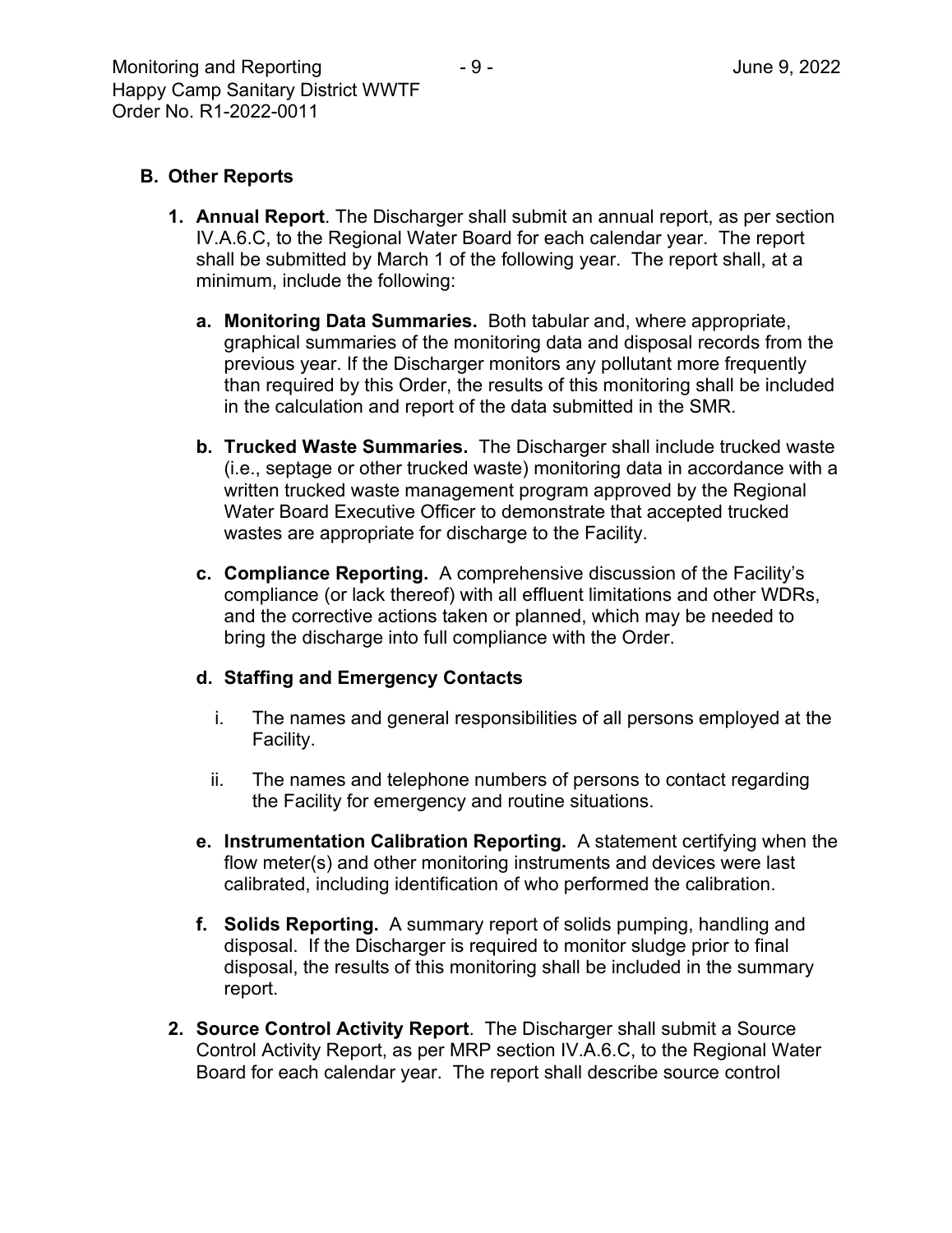activities performed by the Discharger during the calendar year, as required by General Provision VIII.F of the Order, including:

- **a.** A copy of any source control standards;
- **b.** A description of any waste hauler permit system;
- **c.** A summary of compliance and enforcement activities during the past year. The summary shall include the names and addresses of any industrial or commercial users under surveillance by the Discharger, an explanation of whether they were inspected, sampled, or both, the frequency of these activities at each user, and the conclusions or results from the inspection or sampling of each user.
- **d.** A summary of public outreach activities to educate industrial, commercial, and residential users about the importance of preventing discharges of industrial and toxic wastes to the Facility.
- **e.** An updated inventory of all the industrial and commercial users in the service area.
- **3. Sanitary Sewer System Reporting.** The Discharger shall submit a description of Discharger's activities to assess the collection system and to correct deficiencies and reduce inflow and infiltration (I&I) into the collection system. The report shall include, but not be limited to the following:
	- **a.** A description of any assessment work to characterize the collection system and identify deficiencies;
	- **b.** A description of replacement and rehabilitation of the collection system, including details about replaced/rehabilitated infrastructure, including pipeline, manholes, lift stations, etc.
	- **c.** A description of any changes in the Discharger's ordinances and programs to address  $\mathsf{I}\&\mathsf{I}$
	- **d.** The financial resources spent on the Discharger's collection system assessment, rehabilitation, and repair work during the calendar year, and the amount of financial resources budgeted for the upcoming calendar year.
- **4. Annual Volumetric Reporting.** The Discharger shall electronically certify and submit an annual volumetric report, containing monthly data in electronic format, to State Water Board's GeoTracker system by April 30 of the following year. Required data shall be submitted to the GeoTracker database under a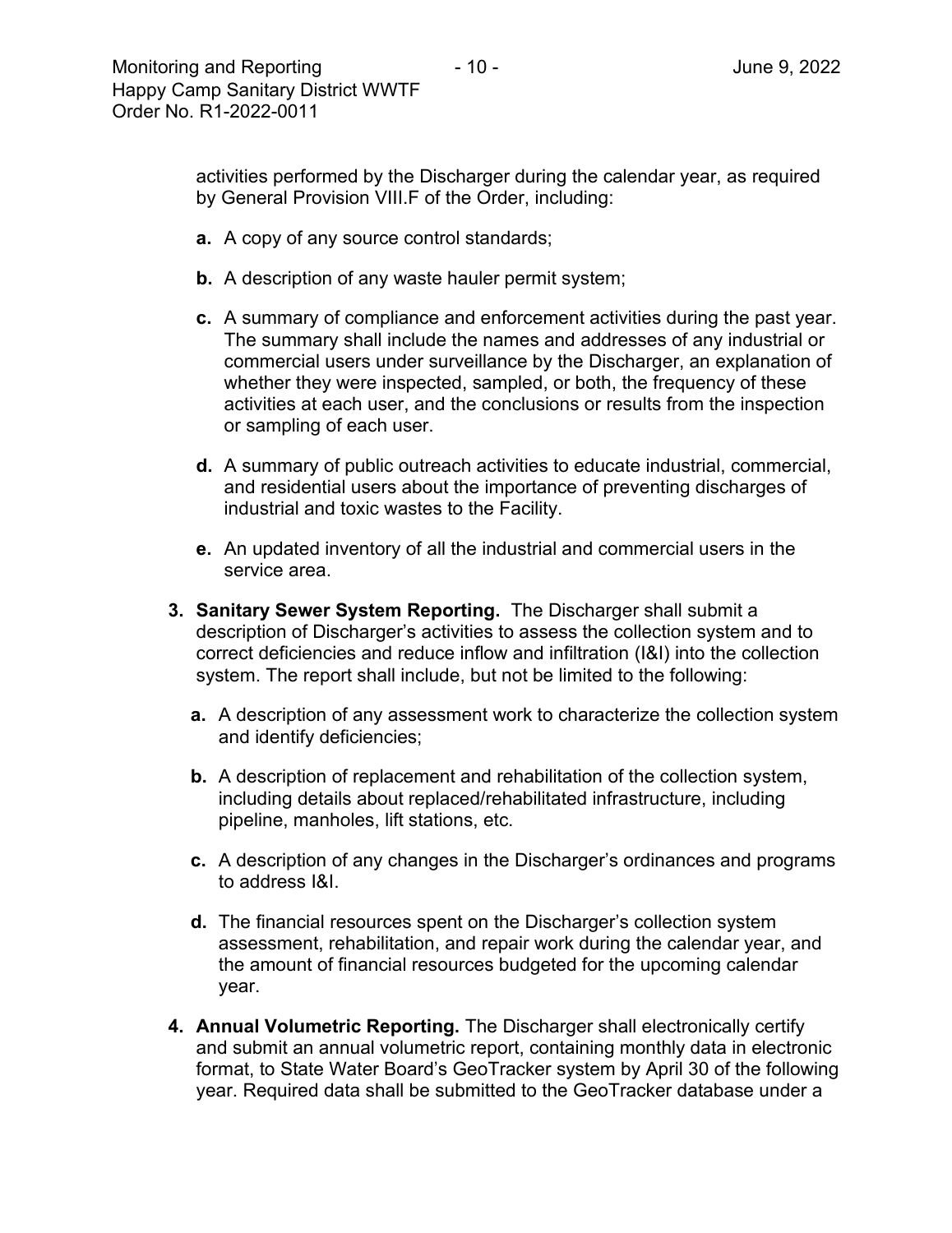- **a. Influent.** Monthly volume of wastewater collected and treated by the Facility.
- **b. Production.** Monthly volume of wastewater treated, specifying level of treatment.
- **c. Discharge**. Monthly volume of treated wastewater discharged to each of the following, specifying level of treatment:
	- **i.** Inland surface waters, specifying volume required to maintain minimum instream flow, if any; and
	- **ii.** Land, where beneficial use is not taking place, including evaporation or percolation ponds, overland flow, or spray irrigation disposal, excluding pasture or fields with harvested crops.
- **5. Biosolids Handling and Disposal Activity Reporting.** The Discharger shall submit a description of the solids handling, disposal, and reuse activities during the calendar year. At a minimum, the report should include:
	- **a.** A schematic showing sludge handling facilities (e.g., digesters, thickeners, drying beds, storage, land application areas, etc.), if any, and solids flow diagram;
	- **b.** The amount of biosolids generated and disposed that year, in dry metric tons and percent solids, and the amount used or disposed by each use site and/or disposal practice;
	- **c.** If the Discharger is required to monitor sludge prior to final disposal, the results of this monitoring shall be included in the summary report.